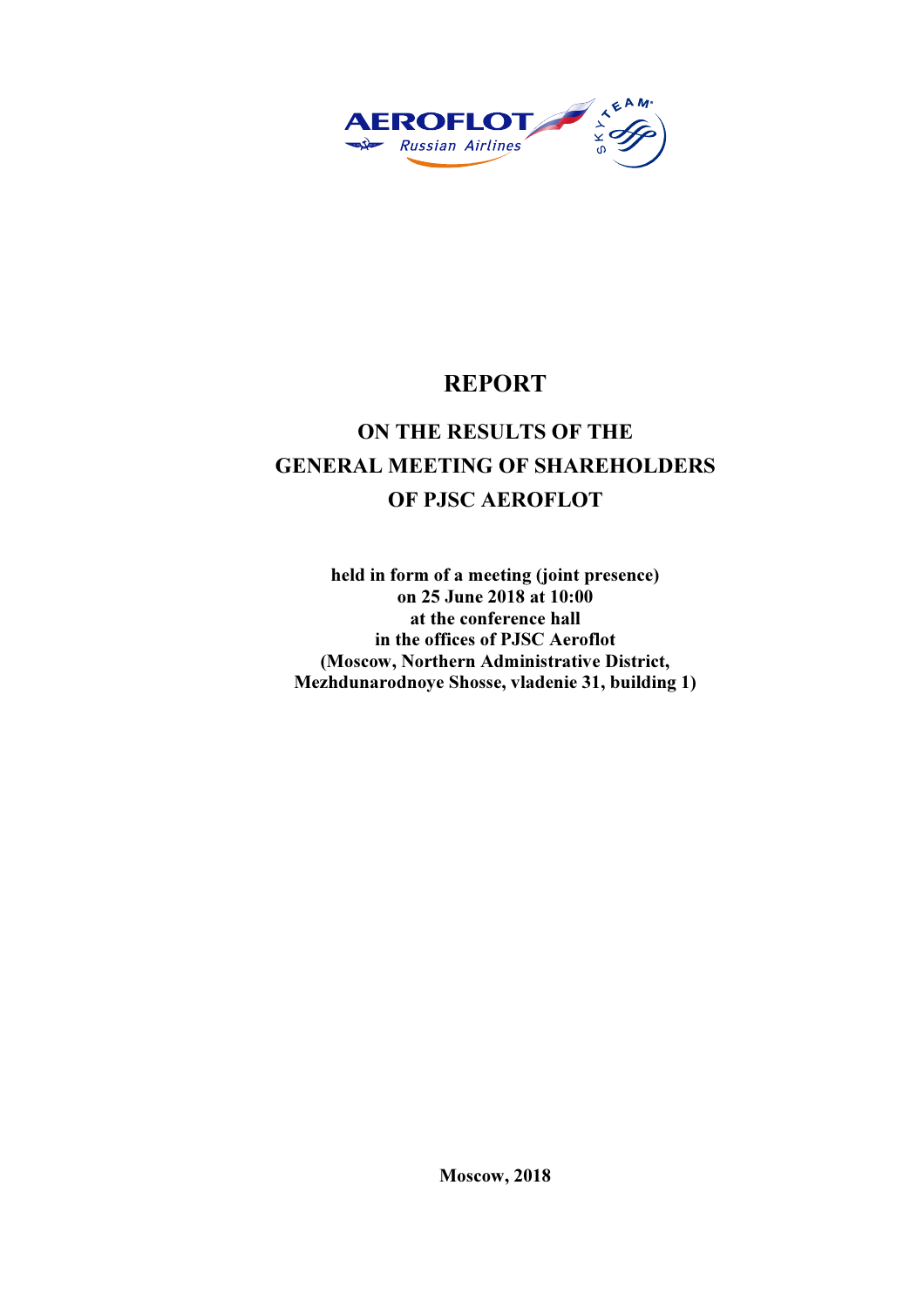Full company name and address: Public Joint Stock Company "Aeroflot – Russian Airlines", Russian Federation, 119002, Moscow, Arbat Str., 10.

Type of general meeting (annual, extraordinary): annual.

Form of the general meeting: meeting (joint presence).

Date on which the list is compiled of individuals that have the right to vote in the general meeting of shareholders: 31 May 2018.

Date of the General Meeting: 25 June 2018.

The postal address to which completed voting papers were sent: Russian Federation, 119002, Moscow, Arbat Str., 10, Corporate Governance Department of PJSC Aeroflot.

# Agenda of the General Meeting of Shareholders:

- 1. Approve the agenda, the voting procedures, and of the composition of the working bodies of the annual general meeting of Aeroflot shareholders.
- 2. Approval PJSC Aeroflot's annual report for 2017.
- 3. Approve PJSC Aeroflot's annual accounting (financial) statements for 2017.
- 4. Approve profit distribution of PJSC Aeroflot based on the results of the 2017 financial year;
- 5. Amount of dividends, period and form of payment based on the results of 2017 and record date for entitlement to receive dividends;
- 6. Payment of remuneration to members of PJSC Aeroflot's Board of Directors.
- 7. Payment of remuneration to members of PJSC Aeroflot's Audit Commission.
- 8. Election of PJSC Aeroflot's Board of Directors.
- 9. Election of the members of PJSC Aeroflot's Audit Commission.
- 10. Approve PJSC Aeroflot's auditor for 2018.
- 11. Related-party transaction regarding liability insurance for the Board of Directors and the executives of PJSC Aeroflot for 2018-2021;
- 12. Major related-party transaction regarding commercial management by PJSC Aeroflot of the load of a number of JSC Rossiya Airlines' flights within the framework of an agreement for joint flight operation code-sharing/block seats;
- 13. Major related-party transaction regarding commercial management by PJSC Aeroflot of the load of a number of JSC Aurora Airlines' flights within the framework of an agreement for joint flight operation code-sharing/block seats;
- 14. Major relate-party transaction (series of interrelated transactions) regarding operating lease (leasing) of 50 (fifty) МС-21-300 aircraft.

The registrar served as the Audit Commission: Joint Stock Company "Nezavisimaya Registratorskaya Company", Russian Federation, 107076, Moscow, Stromynka Str. 18, building 5B.

Persons authorised by the registrar: Anton Lapenkov (Chairman of the Audit Commission), Igor Akhmatov (Secretary of the Audit Commission), Olga Visyulina (Member of the Audit Commission).

Chairman of the Meeting: Mikhail Poluboyarinov.

Secretary of the Meeting: Alexei Melyokhin.

Date and number of the General Meeting of Shareholders report: 26 June 2018, Minute No. 42.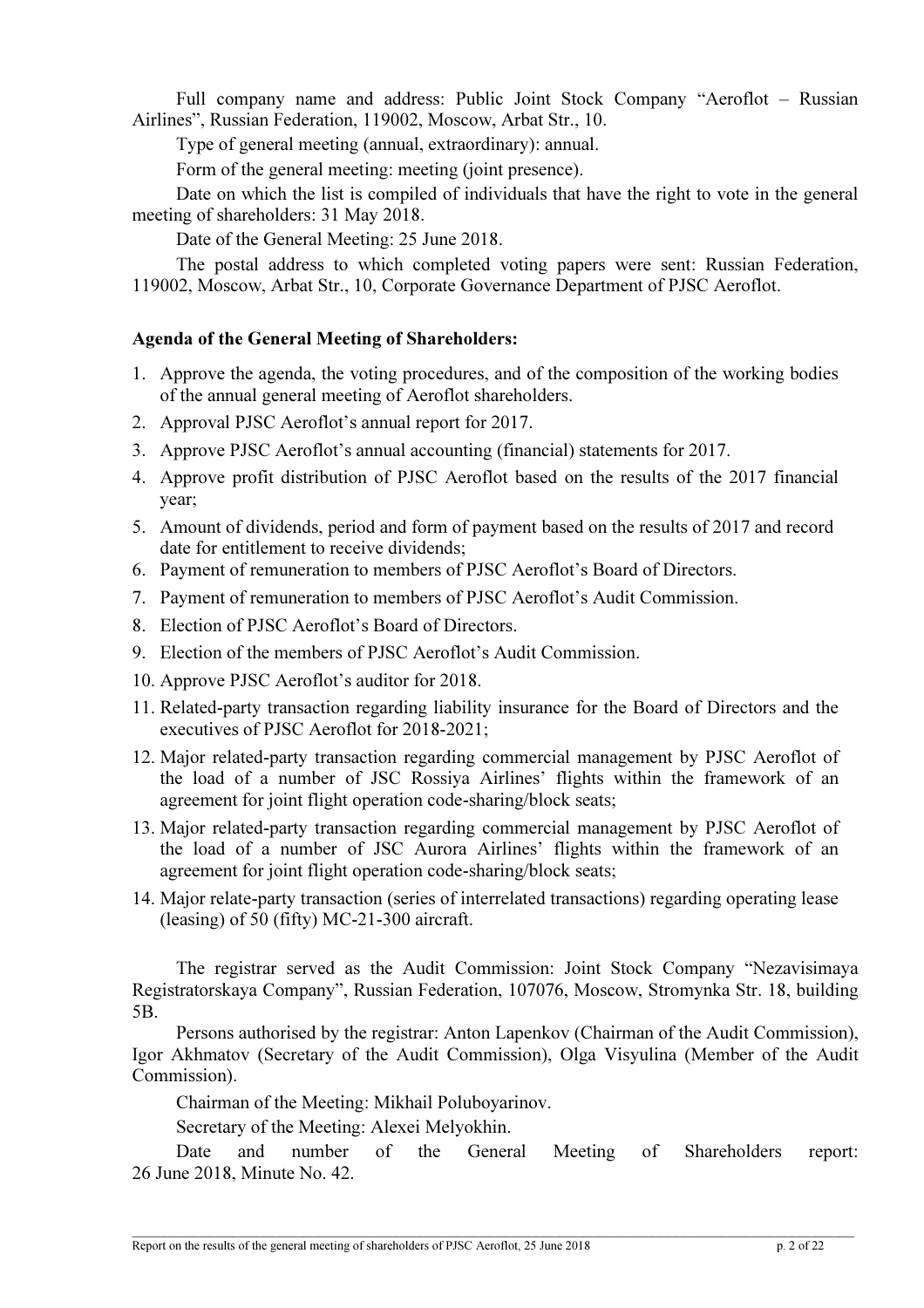### First Agenda Item.

# "Approval of the schedule, voting procedures, and the composition of the working bodies of the Annual General Meeting of Shareholders of PJSC Aeroflot"

# Results of the vote on agenda item No. 1 (bulletin No. 1):

The number of votes held by individuals that have the right to vote in the general meeting of shareholders on this agenda item: 1,110,616,299.

The number of votes from voting shares of PJSC Aeroflot, subject to the provisions of Clause 4.20 regarding additional requirements to the procedure for the preparation, convening and holding general meeting of shareholders, approved by Order of the Federal Financial Markets Service of Russia No. 12-6/pz-n of 02.02.2012: 1,110,616,299.

The number of votes held by individuals that took part in the meeting and that have the right to vote in the general meeting of shareholders on this agenda item, subject to the provisions of Clause 4.13 regarding additional requirements to the procedure for the preparation, convening and holding general meeting of shareholders, approved by the Order of the Federal Financial Markets Service of Russia No. 12-6/pz-n of 02.02.2012: 684,203,023. Therefore, there is a quorum for taking a decision on this agenda item (61.6057%).

In accordance with paragraph 2 of Article 49 of the Federal Law 'On Joint-Stock Companies', a decision on this agenda item is adopted by a majority vote of shareholders participating in the meeting personally or through authorized representatives, i.e. for a decision to be made it is necessary that no less than 342,101,512 votes be submitted 'FOR'.

The voting on this agenda item was attended by shareholders and their representatives, who in aggregate distributed  $683,758,036$  votes. Therefore, there is a quorum.

Results of the vote:

| FOR.           | -                        | 679,990,101 votes; |
|----------------|--------------------------|--------------------|
| <b>AGAINST</b> | $\overline{\phantom{a}}$ | $35,100$ votes;    |
| <b>ABSTAIN</b> | $\sim$                   | 3,700,675 votes;   |

The number of votes on ballots that were declared invalid: 32,160.

# Resolution adopted after the vote:

Approve the schedule, voting procedures, and the composition of the working bodies of the Annual General Meeting of Shareholders of PJSC Aeroflot.

# ADOPTED

# Second agenda item.

# "Approval of PJSC Aeroflot's annual report for 2017"

# Results of the vote on agenda item No. 2 (bulletin No. 2):

The number of votes held by individuals that have the right to vote in the general meeting of shareholders on this agenda item: 1,110,616,299.

The number of votes from voting shares of PJSC Aeroflot, subject to the provisions of Clause 4.20 regarding additional requirements to the procedure for the preparation, convening and holding general meeting of shareholders, approved by Order of the Federal Financial Markets Service of Russia No. 12-6/pz-n of 02.02.2012: 1,110,616,299.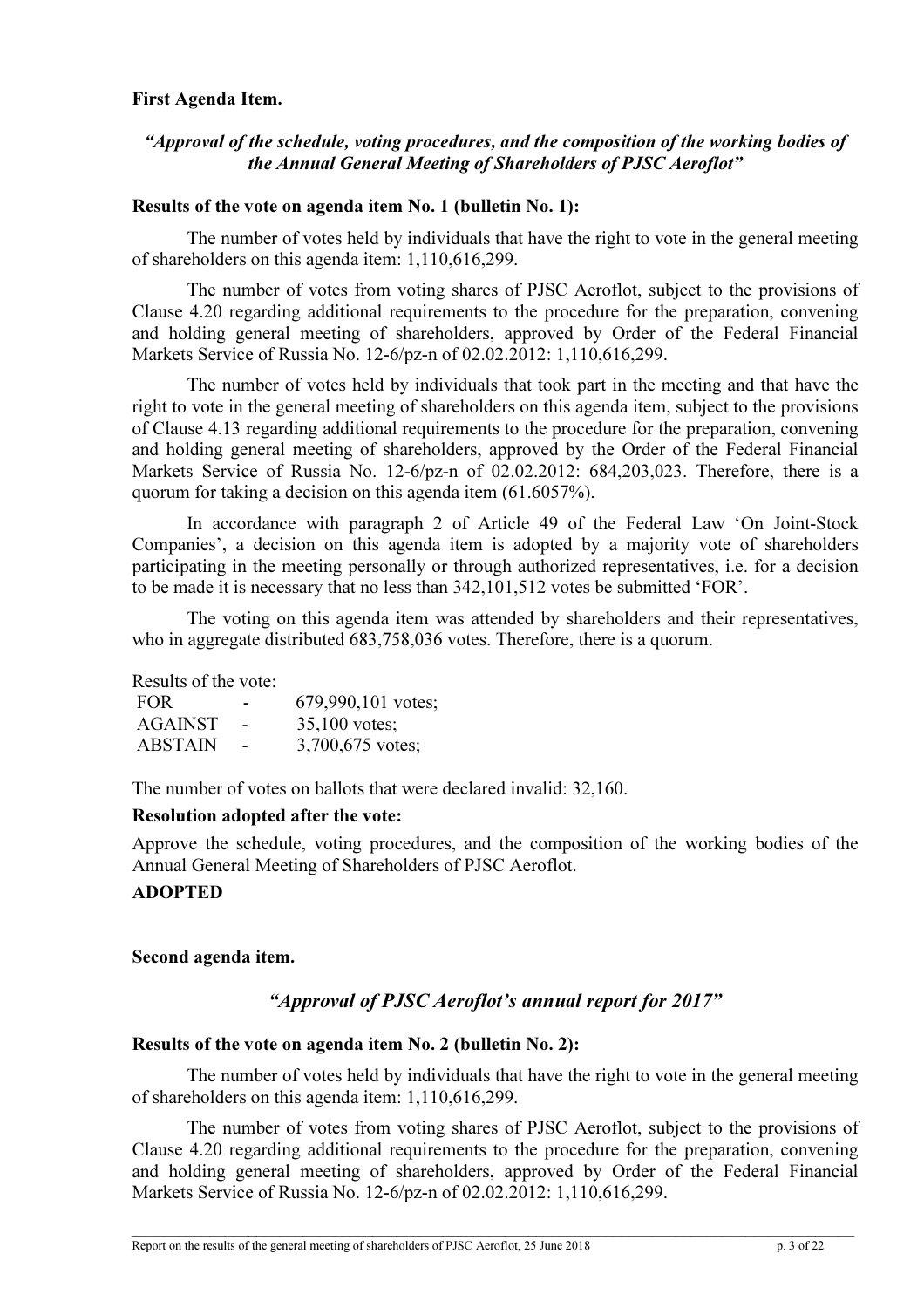The number of votes held by individuals that took part in the meeting and that have the right to vote in the general meeting of shareholders on this agenda item: 684,361,317. Therefore, there is a quorum for taking a decision on this agenda item (61.6199%).

In accordance with paragraph 2 of Article 49 of the Federal Law 'On Joint-Stock Companies', a decision on this agenda item is adopted by a majority vote of shareholders participating in the meeting personally or through authorized representatives, i.e. for a decision to be made it is necessary that no less than 342,180,659 votes be submitted 'FOR'.

The voting on this agenda item was attended by shareholders and their representatives, who in aggregate distributed 684,041,609 votes. Therefore, there is a quorum.

Results of the vote:

FOR  $-$  680,271,958 votes; AGAINST - 1,700 votes: ABSTAIN - 3,695,513 votes; The number of votes on ballots that were declared invalid: 72,438.

### Resolution adopted after the vote:

"Approve PJSC Aeroflot's annual report for 2017". ADOPTED

# Third agenda item.

# "Approval of PJSC Aeroflot's annual accounting (financial) statements for 2017"

### Results of the vote on agenda item No. 3 (bulletin No. 2):

The number of votes held by individuals that have the right to vote in the general meeting of shareholders on this agenda item: 1,110,616,299.

The number of votes from voting shares of PJSC Aeroflot, subject to the provisions of Clause 4.20 regarding additional requirements to the procedure for the preparation, convening and holding general meeting of shareholders, approved by Order of the Federal Financial Markets Service of Russia No. 12-6/pz-n of 02.02.2012: 1,110,616,299.

The number of votes held by individuals that took part in the meeting and that have the right to vote in the general meeting of shareholders on this agenda item: 684,361,317. Therefore, there is a quorum for taking a decision on this agenda item (61.6199%).

In accordance with paragraph 2 of Article 49 of the Federal Law 'On Joint-Stock Companies', a decision on this agenda item is adopted by a majority vote of shareholders participating in the meeting personally or through authorized representatives, i.e. for a decision to be made it is necessary that no less than 342,180,659 votes be submitted 'FOR'.

The voting on this agenda item was attended by shareholders and their representatives, who in aggregate distributed 684,041,609 votes. Therefore, there is a quorum.

Results of the vote:

| <b>FOR</b>     | ۰      | 680,224,947 votes; |
|----------------|--------|--------------------|
| <b>AGAINST</b> | $\sim$ | 99 votes:          |
| <b>ABSTAIN</b> | $\sim$ | 3,729,234 votes;   |

The number of votes on ballots that were declared invalid: 87,329.

# Resolution adopted after the vote: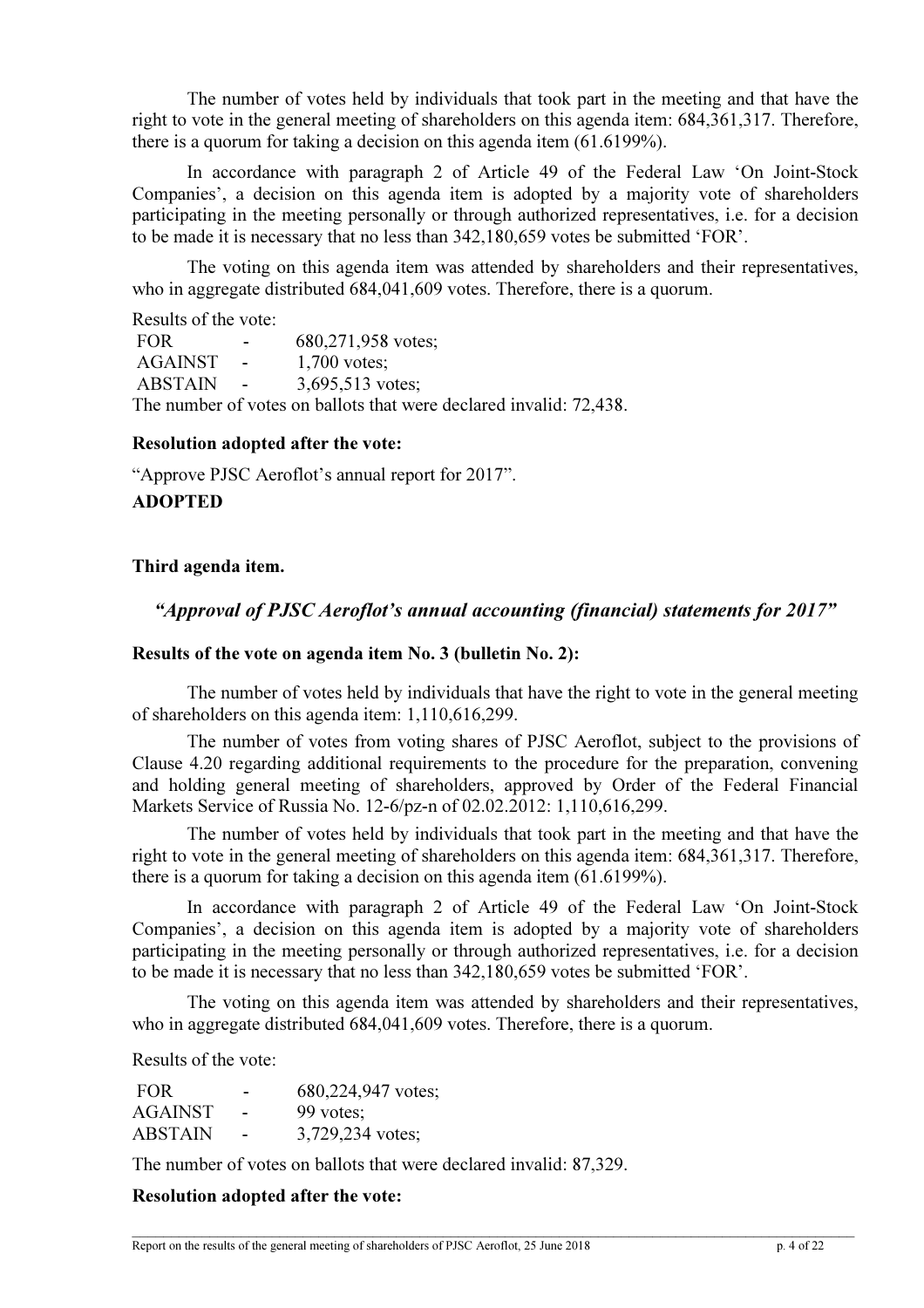" Approve PJSC Aeroflot's annual accounting (financial) statements for 2017". ADOPTED

# Fourth agenda item.

# "Approval of profit distribution of PJSC Aeroflot based on the results of the 2017 financial year"

### Results of the vote on agenda item No. 4 (bulletin No. 2):

The number of votes held by individuals that have the right to vote in the general meeting of shareholders on this agenda item: 1,110,616,299.

The number of votes from voting shares of PJSC Aeroflot, subject to the provisions of Clause 4.20 regarding additional requirements to the procedure for the preparation, convening and holding general meeting of shareholders, approved by Order of the Federal Financial Markets Service of Russia No. 12-6/pz-n of 02.02.2012: 1,110,616,299.

The number of votes held by individuals that took part in the meeting and that have the right to vote in the general meeting of shareholders on this agenda item: 684,361,317. Therefore, there is a quorum for taking a decision on this agenda item (61.6199%).

In accordance with paragraph 2 of Article 49 of the Federal Law 'On Joint-Stock Companies', a decision on this agenda item is adopted by a majority vote of shareholders participating in the meeting personally or through authorized representatives, i.e. for a decision to be made it is necessary that no less than 342,180,659 votes be submitted 'FOR'.

The voting on this agenda item was attended by shareholders and their representatives, who in aggregate distributed 684,041,609 votes. Therefore, there is a quorum.

Results of the vote:

FOR  $-$  680,156,399 votes; AGAINST - 10,825 votes; ABSTAIN - 3,831,407 votes; The number of votes on ballots that were declared invalid: 42,978

### Resolution adopted after the vote:

"Approve distribution of PJSC Aeroflot profit for the 2017 financial year in the amount of RUB 28,443,453,000 in accordance with the recommendations of the PJSC Aeroflot Board of Directors, specifically:

- pay dividends for 2017 in the amount of RUB 14,221,775,000;

pay remuneration to members of the Audit Commission in the amount of RUB 3,334,450;

finance capital expenditures from 2017 profit, pay bonuses to PJSC Aeroflot employees for 2017, cover negative impact from retrospective adjustments for the period 2014-2016 following the changes in the accounting policy adopted in 2017, and contribute to the Fund of Dedicated Programmes and Extraordinary Expenses – RUB 14,218,343,550.".

# Adopted

# Fifth agenda item.

# "Size of dividends, period and form of payment based on the results of 2017 and record date for entitlement to receive dividends"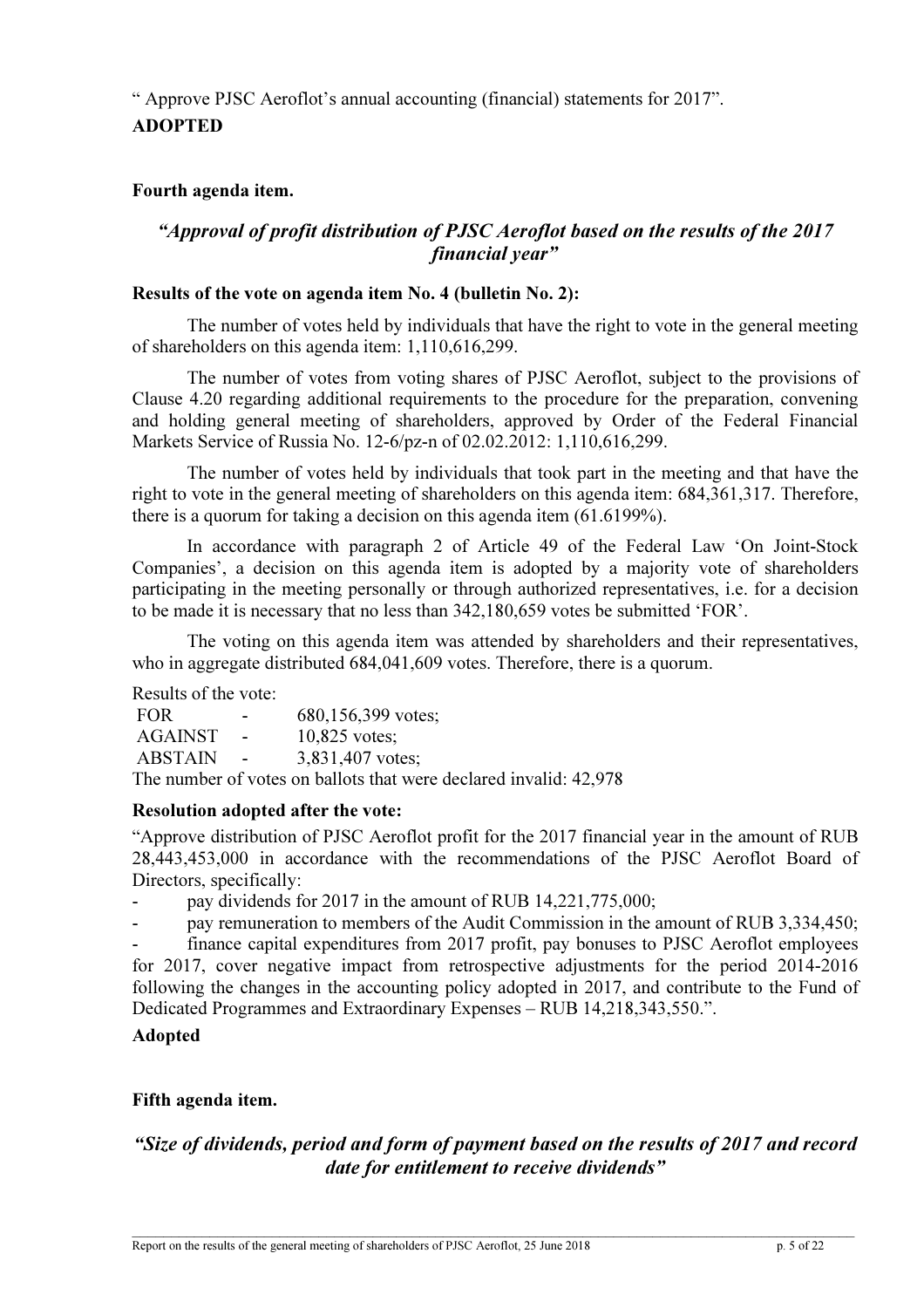# Results of the vote on agenda item No. 5 (bulletin No. 2):

The number of votes held by individuals that have the right to vote in the general meeting of shareholders on this agenda item: 1,110,616,299.

The number of votes from voting shares of PJSC Aeroflot, subject to the provisions of Clause 4.20 regarding additional requirements to the procedure for the preparation, convening and holding general meeting of shareholders, approved by Order of the Federal Financial Markets Service of Russia No. 12-6/pz-n of 02.02.2012: 1,110,616,299.

The number of votes held by individuals that took part in the meeting and that have the right to vote in the general meeting of shareholders on this agenda item: 684,361,317. Therefore, there is a quorum for taking a decision on this agenda item (61.6199%).

In accordance with paragraph 2 of Article 49 of the Federal Law 'On Joint-Stock Companies', a decision on this agenda item is adopted by a majority vote of shareholders participating in the meeting personally or through authorized representatives, i.e. for a decision to be made it is necessary that no less than 342,180,659 votes be submitted 'FOR'.

The voting on this agenda item was attended by shareholders and their representatives, who in aggregate distributed 684,041,609 votes. Therefore, there is a quorum.

Results of the vote:

| <b>FOR</b> | $\sim$ 100 $\mu$         | 680,164,384 votes;                                                 |
|------------|--------------------------|--------------------------------------------------------------------|
| AGAINST    | <b>Common</b>            | $1,667$ votes:                                                     |
| ABSTAIN    | <b>Contract Contract</b> | 3,686,778 votes:                                                   |
|            |                          | The number of votes on ballots that were declared invalid: 188,780 |

# Resolution adopted after the vote:

"1. Pay out, in accordance with presiding Russian Federation law and by 10 August 2018, dividends on PJSC Aeroflot shares for the 2017 financial year in the amount of RUB 12.8053 per share, for a total of RUB 14,221,775,000.

2. Set 6 July 2018 as the record date for PJSC Aeroflot dividends".

# ADOPTED

# Sixth agenda item.

# "Payment of remuneration to members of PJSC Aeroflot's Board of Directors "

### Results of the vote on point one of agenda item No. 6 (bulletin No. 2):

The number of votes held by individuals that have the right to vote in the general meeting of shareholders on this agenda item: 1,110,616,299.

The number of votes from voting shares of PJSC Aeroflot, subject to the provisions of Clause 4.20 regarding additional requirements to the procedure for the preparation, convening and holding general meeting of shareholders, approved by Order of the Federal Financial Markets Service of Russia No. 12-6/pz-n of 02.02.2012: 1,110,616,299.

The number of votes held by individuals that took part in the meeting and that have the right to vote in the general meeting of shareholders on this agenda item: 684,361,317. Therefore, there is a quorum for taking a decision on this agenda item (61.6199%).

In accordance with paragraph 2 of Article 49 of the Federal Law 'On Joint-Stock Companies', a decision on this agenda item is adopted by a majority vote of shareholders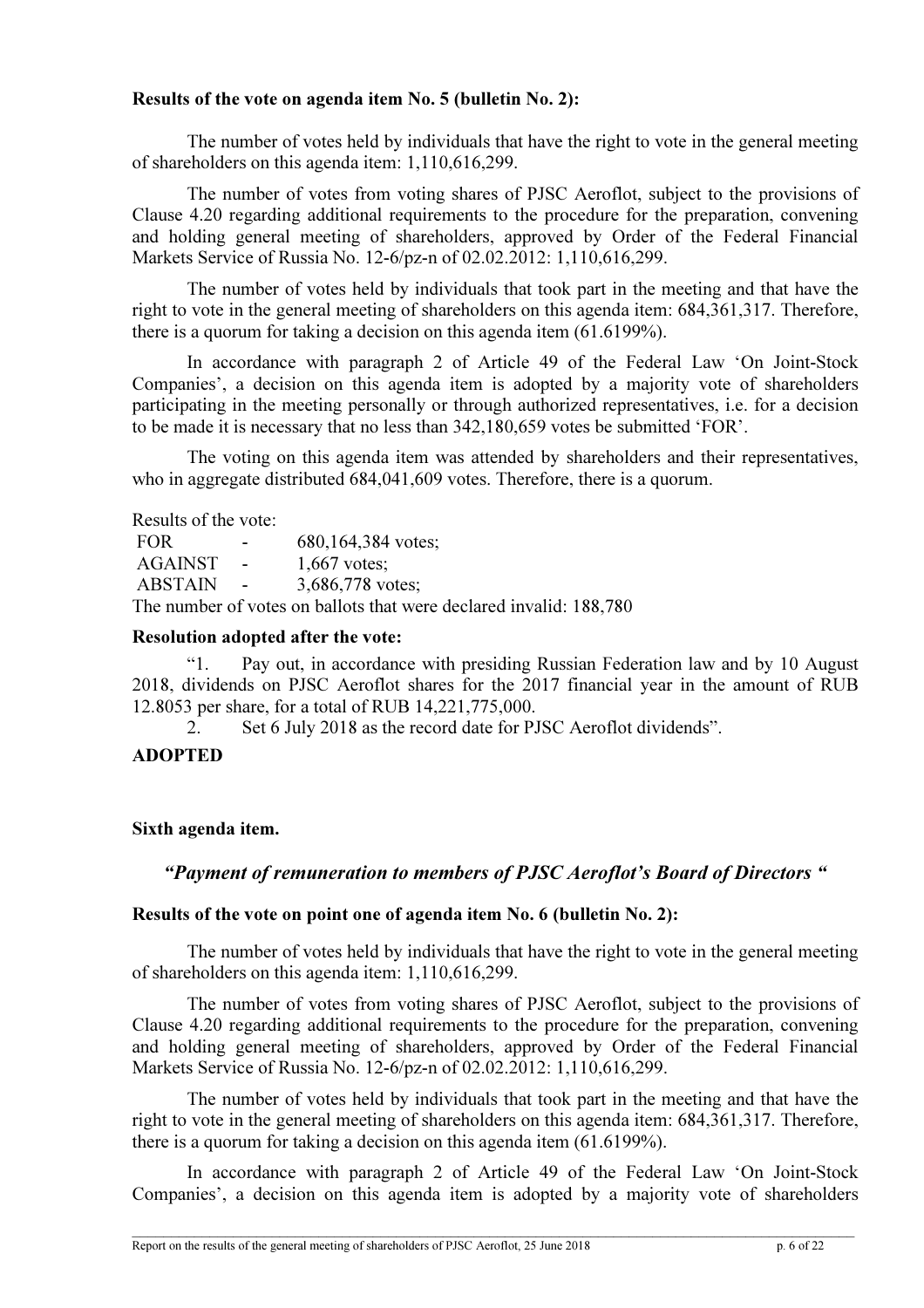participating in the meeting personally or through authorized representatives, i.e. for a decision to be made it is necessary that no less than 342,180,659 votes be submitted 'FOR'.

The voting on this agenda item was attended by shareholders and their representatives, who in aggregate distributed 684,013,529 votes. Therefore, there is a quorum.

Results of the vote:

FOR  $-$  649,452,257 votes; AGAINST - 30,077,128 votes; ABSTAIN - 4,299,183 votes; The number of votes on ballots that were declared invalid: 184,961.

### Resolution adopted after the vote on point one of agenda item No. 6:

"1. Approve the size of personal compensation to the fixed remuneration for members of the PJSC Aeroflot Board of Directors in accordance with the "Clause regarding compensation to the fixed remuneration for the members of the Board of Directors of PJSC Aeroflot", for the period between 1 July 2017 and 30 June 2018 in the maximum amount of RUB 77,750,695, including:

| 1. Lars Bergstrom                                      |                                 | 8,181,818 RUB 7. Vitaly Saveliev  | 0 RUB          |
|--------------------------------------------------------|---------------------------------|-----------------------------------|----------------|
| 2. Mikhail Voevodin.                                   |                                 | 8,181,818 RUB 8. Dmitry Saprykin  | 0 RUB          |
| 3. Alexei Germanovich 10,380,000 RUB 9. Vasily Sidorov |                                 |                                   | 10,380,000 RUB |
| 4. Igor Kamenskov                                      | 10,380,000 RUB 10. Yury Slyusar |                                   | 6,847,059 RUB  |
| 5. Dmitry Peskov                                       |                                 | 8,400,000 RUB 11. Sergey Chemezov | 6,000,000 RUB  |
| 6. Mikhail Poluboyarinov 9,000,000 RUB                 |                                 |                                   |                |

The specified sums of the fixed remuneration for the period between 01.07.2017 and 30.06.2018 may be revised to account for personal presence at meeting of the Board of Directors and meetings of the Committees of the Board of Directors of PJSC Aeroflot in June 2018".

### **ADOPTED**

### Results of the vote on point two of agenda item No. 6 (bulletin No. 2):

The number of votes held by individuals that have the right to vote in the general meeting of shareholders on this agenda item: 1,110,616,299.

The number of votes from voting shares of PJSC Aeroflot, subject to the provisions of Clause 4.20 regarding additional requirements to the procedure for the preparation, convening and holding general meeting of shareholders, approved by Order of the Federal Financial Markets Service of Russia No. 12-6/pz-n of 02.02.2012: 1,110,616,299.

The number of votes held by individuals that took part in the meeting and that have the right to vote in the general meeting of shareholders on this agenda item: 684,361,317. Therefore, there is a quorum for taking a decision on this agenda item (61.6199%).

In accordance with paragraph 2 of Article 49 of the Federal Law 'On Joint-Stock Companies', a decision on this agenda item is adopted by a majority vote of shareholders participating in the meeting personally or through authorized representatives, i.e. for a decision to be made it is necessary that no less than 342,180,659 votes be submitted 'FOR'.

The voting on this agenda item was attended by shareholders and their representatives, who in aggregate distributed  $663,741,575$  votes. Therefore, there is a quorum.

Results of the vote: FOR  $-$  629,499,590 votes;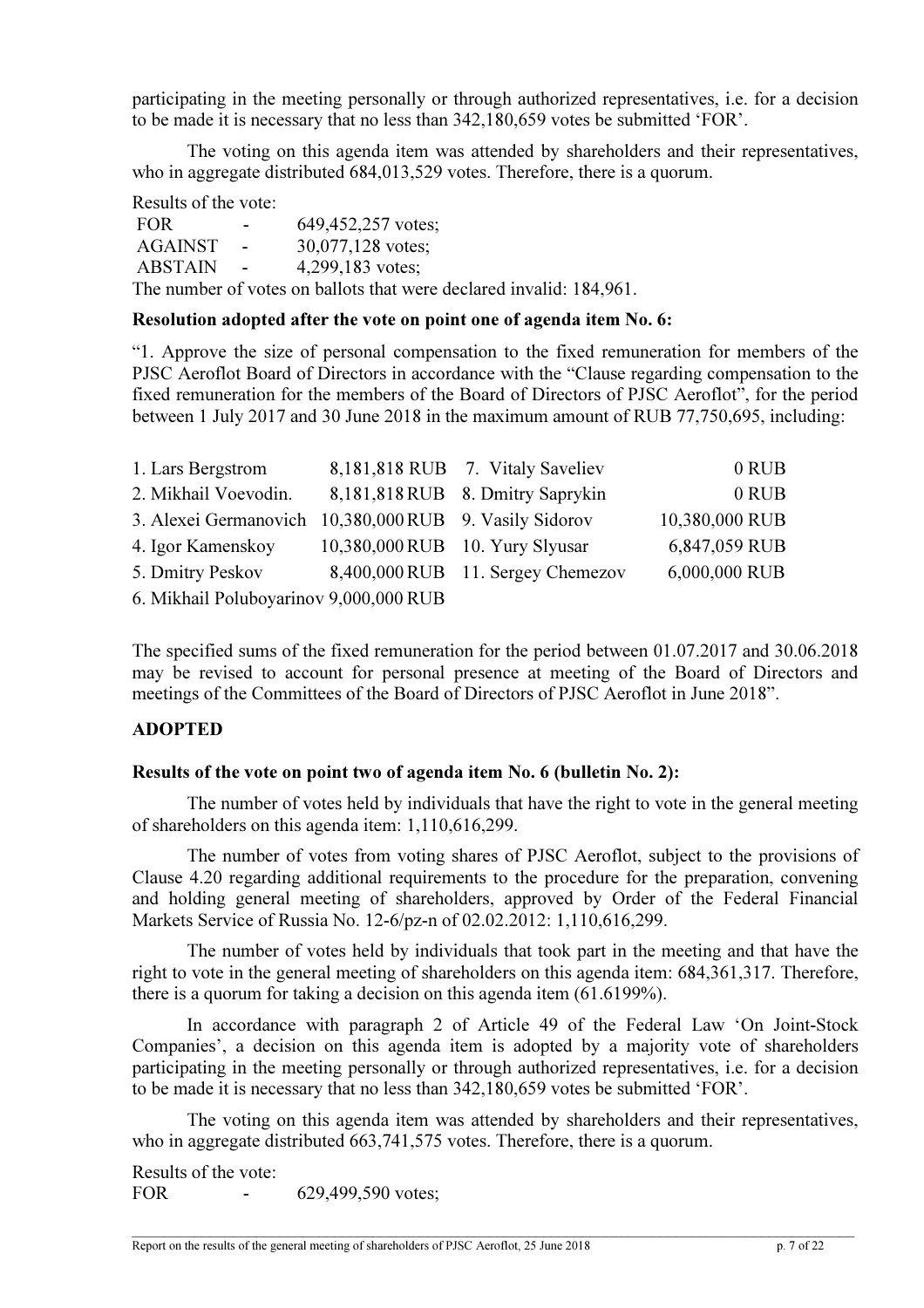AGAINST - 29,693,330 votes; ABSTAIN - 4,271,711 votes; The number of votes on ballots that were declared invalid: 276,944.

# Resolution adopted after the vote on point two of agenda item No. 6:

"2. Approve the size of personal compensation to the fixed remuneration for the members of the Board of Directors of PJSC Aeroflot in accordance with the "Clause regarding compensation to the fixed remuneration for the members of the Board of Directors of PJSC Aeroflot", for the period between 01.07.2016 and 30.06.2017, in the amount of:

| 1. Mikhail Alexeev    | 1,050,000 RUB 6. Vitaly Saveliev  | $0$ RUB       |
|-----------------------|-----------------------------------|---------------|
| 2. Alexei Germanovich | 1,050,000 RUB 7. Dmitry Saprykin  | $0$ RUB       |
| 3. Igor Kamenskoy     | 30,000 RUB 8. Vasily Sidorov      | 30,000 RUB    |
| 4. Roman Pakhomov     | 30,000 RUB 9. Yury Slyusar        | 2,700,000 RUB |
| 5. Dmitry Peskov      | 1,650,000 RUB 10. Sergey Chemezov | 3,847,059 RUB |

### ADOPTED

### Results of the vote on point three of agenda item No. 6 (bulletin No. 2):

The number of votes held by individuals that have the right to vote in the general meeting of shareholders on this agenda item: 1,110,616,299.

The number of votes from voting shares of PJSC Aeroflot, subject to the provisions of Clause 4.20 regarding additional requirements to the procedure for the preparation, convening and holding general meeting of shareholders, approved by Order of the Federal Financial Markets Service of Russia No. 12-6/pz-n of 02.02.2012: 1,110,616,299.

The number of votes held by individuals that took part in the meeting and that have the right to vote in the general meeting of shareholders on this agenda item: 684,361,317. Therefore, there is a quorum for taking a decision on this agenda item (61.6199%).

In accordance with paragraph 2 of Article 49 of the Federal Law 'On Joint-Stock Companies', a decision on this agenda item is adopted by a majority vote of shareholders participating in the meeting personally or through authorized representatives, i.e. for a decision to be made it is necessary that no less than 342,180,659 votes be submitted 'FOR'.

The voting on this agenda item was attended by shareholders and their representatives, who in aggregate distributed 663,734,159 votes. Therefore, there is a quorum.

Results of the vote:

| FOR            | $\overline{\phantom{a}}$ | 57,762,981 votes;  |
|----------------|--------------------------|--------------------|
| <b>AGAINST</b> | ۰                        | 33,011,910 votes;  |
| <b>ABSTAIN</b> | ۰                        | 572,881,658 votes; |
|                |                          |                    |

The number of votes on ballots that were declared invalid: 77,610.

### Resolution adopted after the vote on point three of agenda item No. 6:

"3. Approve the size of the pool of the interim remuneration of the long-term motivation programme\*, in accordance with paragraph 5.2.1. of the "Clause regarding remuneration and compensation paid to the members of the Board of Directors of PJSC Aeroflot" for the period between 01.07.2016 and 30.06.2017, in the amount of RUB 187,281,100, paid in two equal parts:

3.1. The first part, totalling RUB 93,640,550 is paid to the members of the Board of Directors of PJSC Aeroflot in July 2018 in the following way:

1. Mikhail Alexeev 9,270,500 RUB 7. Vitaly Saveliev 0 RUB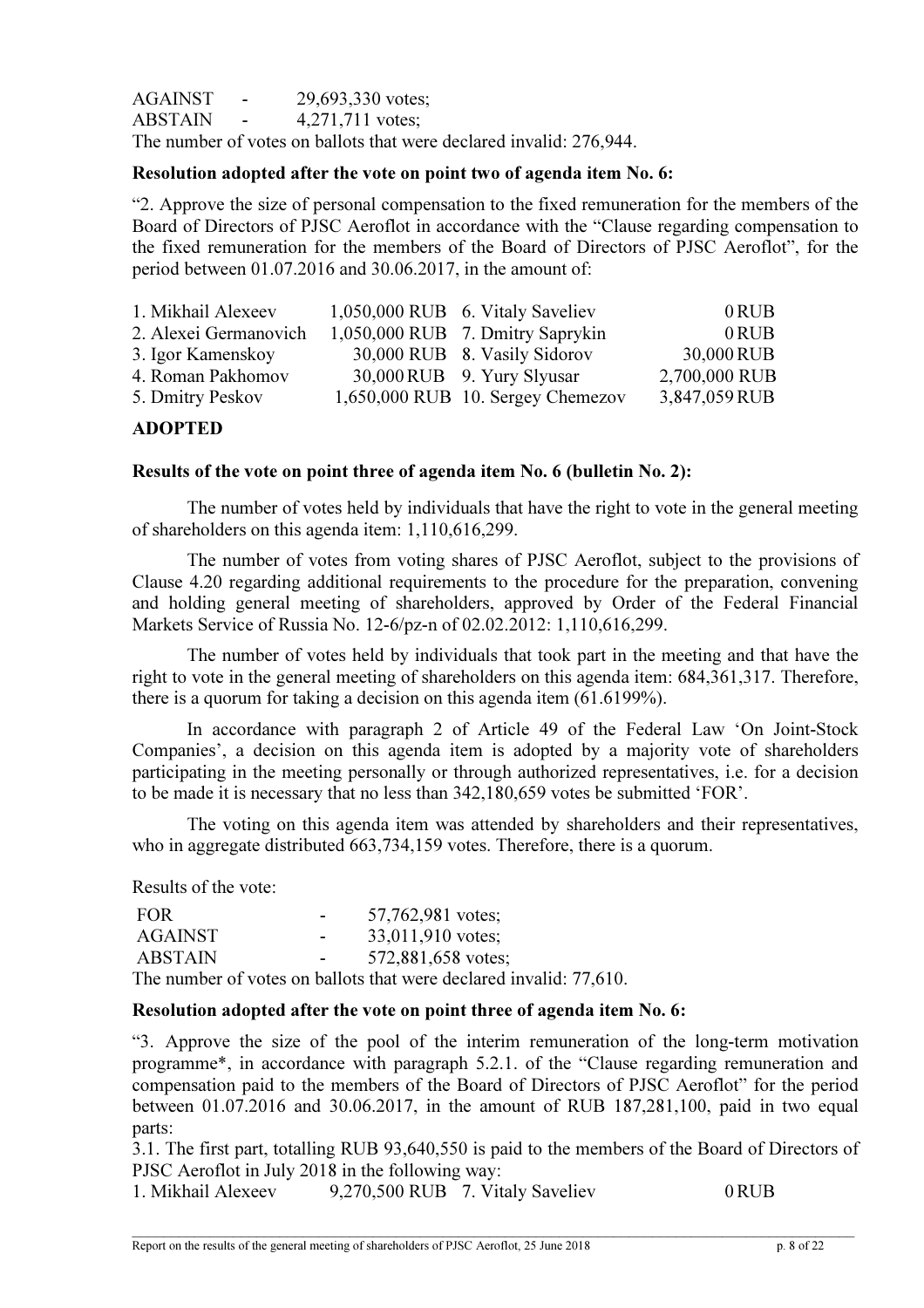| 2. Kirill Androsov                                     |               | 10,246,750 RUB 8. Dmitry Saprykin    | 0 RUB          |
|--------------------------------------------------------|---------------|--------------------------------------|----------------|
| 3. Alexei Germanovich 11,409,850 RUB 9. Vasily Sidorov |               |                                      | 12,336,900 RUB |
| 4. Igor Kamenskov                                      |               | 12,336,900RUB 10. Yury Slyusar       | 8,557,400 RUB  |
| 5. Roman Pakhomov                                      |               | $12,336,900$ RUB 11. Sergey Chemezov | 6,711,700 RUB  |
| 6. Dmitry Peskov                                       | 9,983,650 RUB |                                      |                |

\*) Terms of the long-term motivation programme are contained in the "Clause regarding remuneration and compensation paid to the members of the Board of Directors of PJSC Aeroflot". The new edition of the clause was approved by the AGM of PJSC Aeroflot on 26 June 2017.

\*\*) Following recalculation that was done in accordance with the new edition of the "Clause regarding remuneration and compensation paid to the members of the Board of Directors of PJSC Aeroflot", the fixed compensation amount for Kirill Androsov for the period between 01.07.2016 and 30.06.2017 reduced by RUB 900,000. Given that the fixed compensation was already paid, the size of the compensation pool under the long-term motivation programme for the period between 01.07.2016 and 30.06.2017 that is due to be paid to Kirill Androsov, was reduced by RUB 900,000.

3.2. The second part, totalling RUB 93,640,550 is paid to the members of the Board of Directors of PJSC Aeroflot in July 2019 in the following way:

| 1. Mikhail Alexeev                                     |                                     | 9,270,500 RUB 7. Vitaly Saveliev   | 0RUB          |
|--------------------------------------------------------|-------------------------------------|------------------------------------|---------------|
| 2. Kirill Androsov                                     |                                     | 10,246,750 RUB 8. Dmitry Saprykin  | 0RUB          |
| 3. Alexei Germanovich 11,409,850 RUB 9. Vasily Sidorov |                                     |                                    | 12,336,900RUB |
| 4. Igor Kamenskoy                                      | $12,336,900$ RUB $10.$ Yury Slyusar |                                    | 8,557,400RUB  |
| 5. Roman Pakhomov                                      |                                     | 12,336,900 RUB 11. Sergey Chemezov | 6,711,700 RUB |
| 6. Dmitry Peskov                                       | 9,983,650 RUB                       |                                    |               |
|                                                        |                                     |                                    |               |

# NOT ADOPTED

### Seventh agenda item.

### "Payment of remuneration to members of PJSC Aeroflot's Audit Commission "

### Results of the vote on agenda item No. 7 (bulletin No. 2):

The number of votes held by individuals that have the right to vote in the general meeting of shareholders on this agenda item: 1,110,616,299.

The number of votes from voting shares of PJSC Aeroflot, subject to the provisions of Clause 4.20 regarding additional requirements to the procedure for the preparation, convening and holding general meeting of shareholders, approved by Order of the Federal Financial Markets Service of Russia No. 12-6/pz-n of 02.02.2012: 1,110,616,299.

The number of votes held by individuals that took part in the meeting and that have the right to vote in the general meeting of shareholders on this agenda item: 684,361,317. Therefore, there is a quorum for taking a decision on this agenda item (61.6199%).

In accordance with paragraph 2 of Article 49 of the Federal Law 'On Joint-Stock Companies', a decision on this agenda item is adopted by a majority vote of shareholders participating in the meeting personally or through authorized representatives, i.e. for a decision to be made it is necessary that no less than 342,180,659 votes be submitted 'FOR'.

The voting on this agenda item was attended by shareholders and their representatives, who in aggregate distributed 683,972,654 votes. Therefore, there is a quorum.

### Results of the vote:

| <b>FOR</b>     | $\sim$           | 679,442,458 votes;                                                  |
|----------------|------------------|---------------------------------------------------------------------|
| AGAINST        | $\sim$ 10 $\pm$  | $300,611$ votes:                                                    |
| <b>ABSTAIN</b> | $\sim$ 100 $\mu$ | 4,127,404 votes;                                                    |
|                |                  | The number of votes on ballots that were declared invalid: 102,181. |

### Resolution adopted after the vote: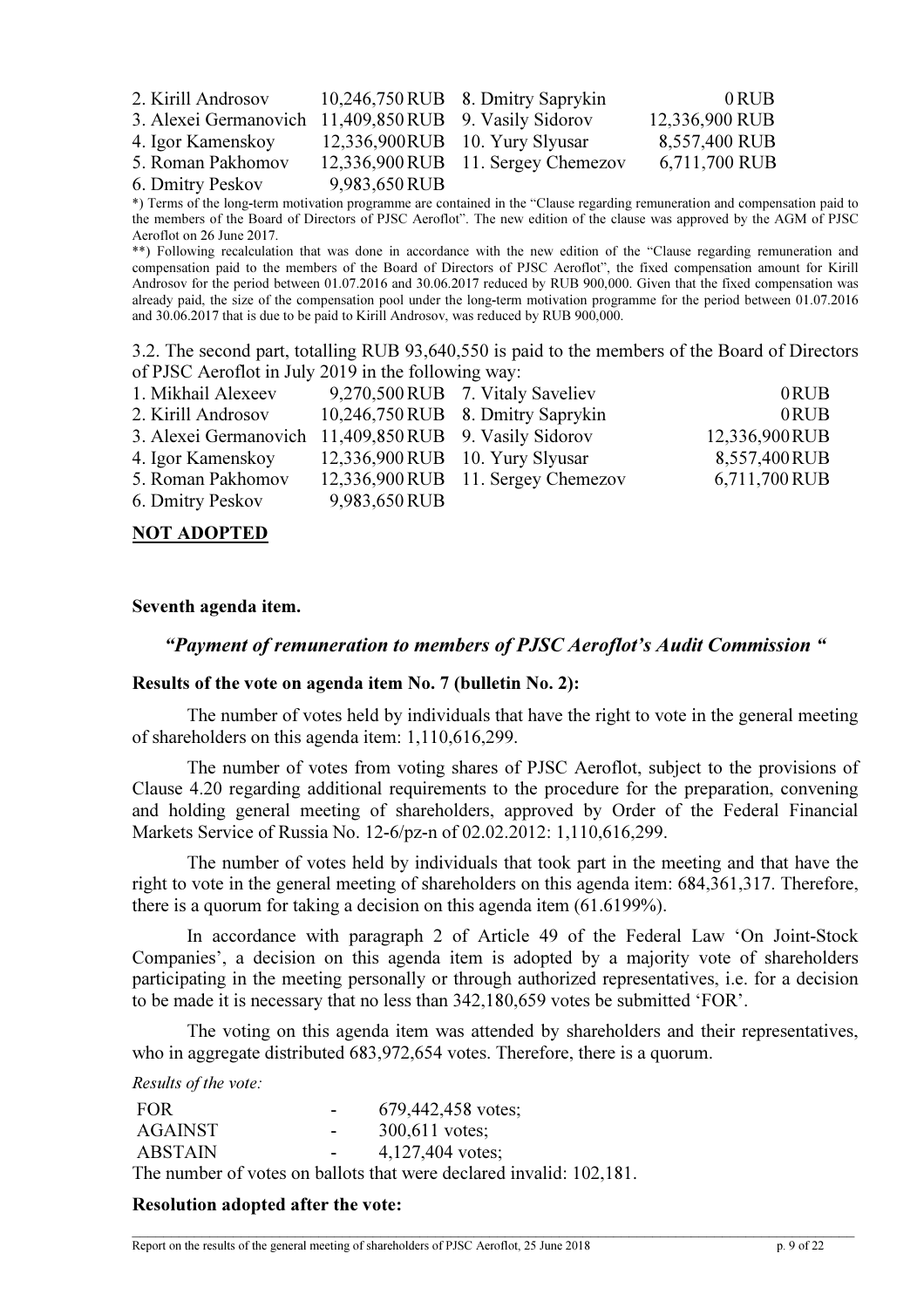"Approve the size of remuneration for the Audit Committee of PJSC Aeroflot:

- 1. Igor Belikov 1,867,294 RUB 4. Sergey Ubugunov 0 RUB 2. Mikhail Sorokin 0 RUB 5. Vasily Shipilov 0 RUB."
- 3. Ekaterina Nikitina 1,467,159 RUB

# ADOPTED

# Eighth agenda item.

# "Election of PJSC Aeroflot's Board of Directors"

### Results of the vote on agenda item No. 8 (bulletin No. 3):

The number of votes held by individuals that have the right to vote in the general meeting of shareholders on this agenda item: 1,110,616,299, therefore in cumulative voting: 12,216,779,289.

The number of cumulative votes from voting shares of PJSC Aeroflot, subject to the provisions of Clause 4.20 regarding additional requirements to the procedure for the preparation, convening and holding general meeting of shareholders, approved by Order of the Federal Financial Markets Service of Russia No. 12-6/pz-n of 02.02.2012: 12,216,779,289.

The number of cumulative votes held by individuals that have the right to vote in the general meeting of shareholders on this agenda item: 7,527,974,487.

The number of cumulative votes distributed among candidates: 7,499,294,510.

The number of cumulative votes, that were not counted on the basis that their ballots (including those regarding to this agenda item) were declared invalid: 5,094,397.

The number of cumulative votes, that were not counted on other bases, under the provisions of Clause 4.20 regarding additional requirements to the procedure for the preparation, convening and holding general meeting of shareholders, approved by Order of the Federal Financial Markets Service of Russia No. 12-6/pz-n of 02.02.2012: 6,045,277.

Therefore, there is a quorum for the taking of a decision on this agenda item (61.6199%).

The votes for cumulative voting were distributed as follows:

'FOR' election of members of the Board of Directors of PJSC Aeroflot:

| N <sub>2</sub> | Name and position of the candidate                                                                | Number of votes<br>for the candidate |
|----------------|---------------------------------------------------------------------------------------------------|--------------------------------------|
|                | Mikhail Voevodin – Director General of the PJSC VSMPO-<br><b>AVISMA</b>                           | 763,354,673                          |
| $\overline{2}$ | Aleksey Germanovich – Board Member of St Petersburg State<br>University Development Fund          | 469,926,197                          |
| 3              | <b>Igor Kamenskoy</b> – Managing Director of LLC Renaissance<br><b>Broker</b>                     | 763,298,944                          |
| 4              | Lars Erik Anders Bergstrom – Senior<br>Advisor,<br>UB<br>Foretagsradgivning AB, Stockholm, Sweden | 466,883,497                          |
| 5              | Alexander Nazarov - CEO of LLC RT-Business Development                                            | 1,411,427                            |
| 6              | <b>Roman Pakhomov</b> – CEO of LLC Aviacapital Service                                            | 250,948,503                          |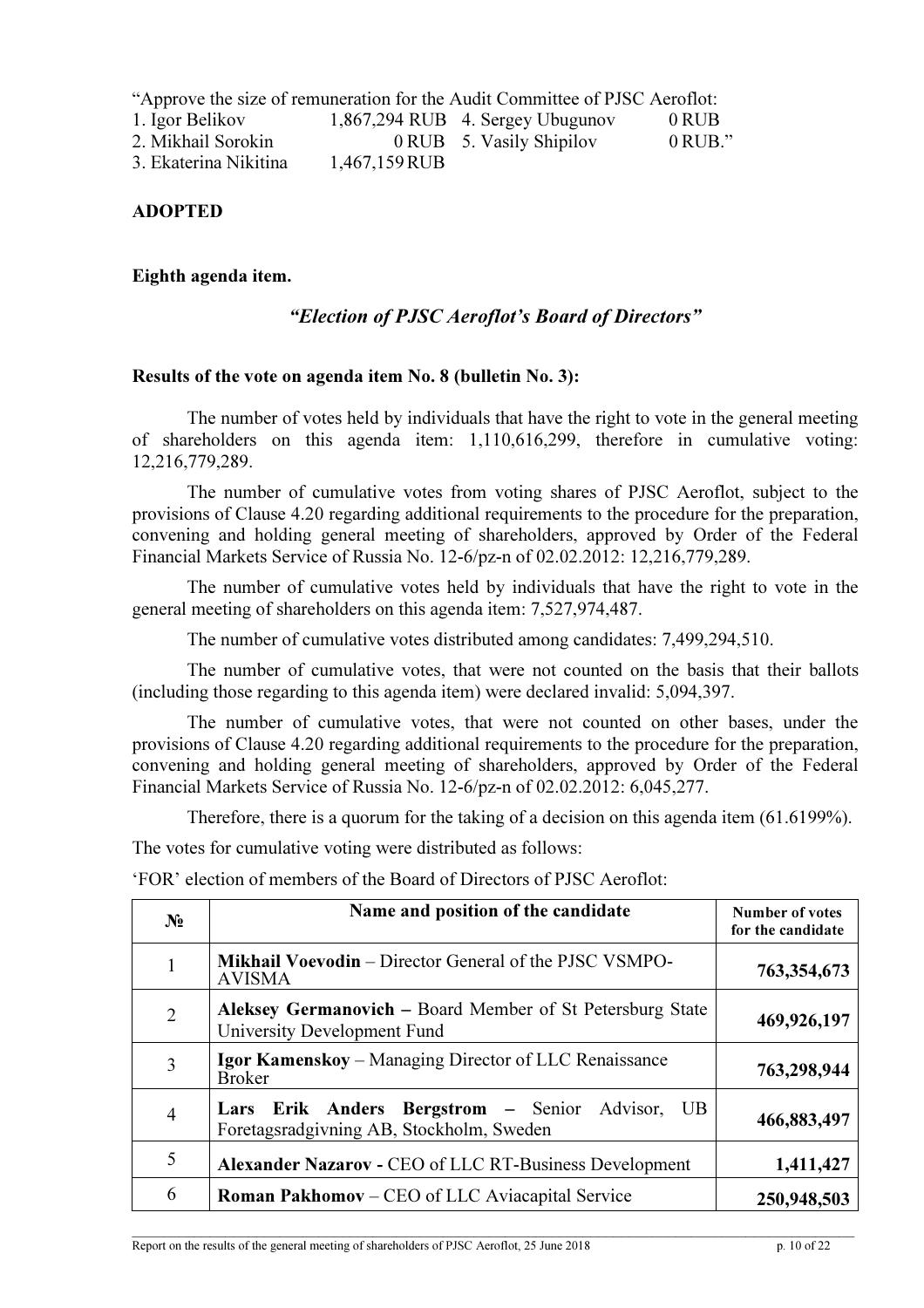| 7  | <b>Dmitry Peskov</b> – Director of Young Professionals programme at<br>the ANO Agency for Strategic Initiatives to Promote New<br>Projects | 763,324,715 |
|----|--------------------------------------------------------------------------------------------------------------------------------------------|-------------|
| 8  | <b>Mikhail Poluboyarinov</b> – Member of the Management and First<br>Deputy Chairman at Vnesheconombank                                    | 764,070,444 |
| 9  | Vitaly Saveliev – CEO of Aeroflot                                                                                                          | 965,454,289 |
| 10 | Vasily Sidorov – CEO of Agency for the Recapitalization of<br>Infrastructure and Long-term Assets                                          | 763,363,838 |
| 11 | <b>Yuri Slusar</b> – President of PJSC United Aircraft Corporation                                                                         | 763,389,402 |
| 12 | <b>Sergey Chemezov</b> – Director General of the Rostec State<br>corporation                                                               | 763,868,581 |

- AGAINST all candidates  $\qquad 4,069,846$  cumulative votes;
- 
- ABSTAN on all candidates  $13,470,457$  cumulative votes.

As a result of the vote the following members of the Board of Directors were elected:

- 1. Vitaly Saveliev
- 2. Mikhail Poluboyarinov
- 3. Sergey Chemezov
- 4. Yury Slyusar
- 5. Vasily Sidorov
- 6. Mikhail Voevodin
- 7. Dmitry Peskov
- 8. Igor Kamenskoy
- 9. Alexei Germanovich
- 10. Lars Erik Anders Bergstrom
- 11. Roman Pakhomov

# Resolution following the vote:

To elect eleven members of Aeroflot's Board of Directors:

- 1. Vitaly Saveliev
- 2. Mikhail Poluboyarinov
- 3. Sergey Chemezov
- 4. Yury Slyusar
- 5. Vasily Sidorov
- 6. Mikhail Voevodin
- 7. Dmitry Peskov
- 8. Igor Kamenskoy
- 9. Alexei Germanovich
- 10. Lars Erik Anders Bergstrom
- 11. Roman Pakhomov

# ADOPTED

# Ninth agenda item.

# "Election of PJSC Aeroflot's Audit Commission"

Results of the vote on agenda item No. 9 (bulletin No. 2):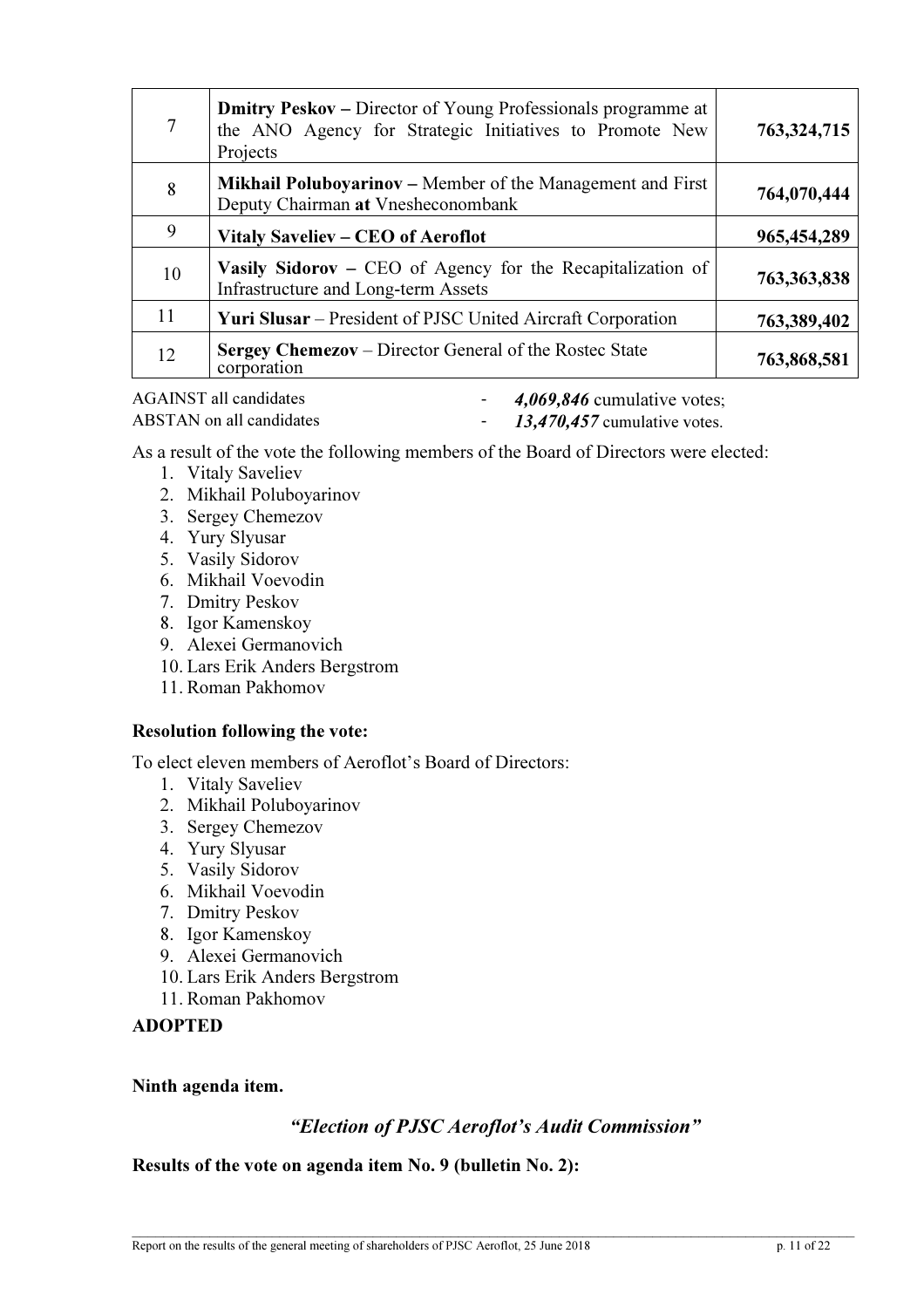The number of votes held by individuals that have the right to vote in the general meeting of shareholders on this agenda item: 1,110,616,299.

The number of votes from voting shares of PJSC Aeroflot, subject to the provisions of Clause 4.20 regarding additional requirements to the procedure for the preparation, convening and holding general meeting of shareholders, approved by Order of the Federal Financial Markets Service of Russia No. 12-6/pz-n of 02.02.2012: 1,109,259,261.

The number of votes held by individuals that took part in the meeting and that have the right to vote in the general meeting of shareholders on this agenda item: 684,356,589. Therefore, there is a quorum for taking a decision on this agenda item (61.6952%).

In accordance with paragraph 2 of Article 49 of the Federal Law 'On Joint-Stock Companies', a decision on this agenda item is adopted by a majority vote of shareholders participating in the meeting personally or through authorized representatives, i.e. for a decision to be made it is necessary that no less than 342,178,295 votes be submitted 'FOR'.

Results of the vote:

### 1. Igor Belikov – Director of non-commercial partnership Russian Institute of Directors

| FOR.           |                          | $-675,814,269$ votes;                                               |
|----------------|--------------------------|---------------------------------------------------------------------|
| <b>AGAINST</b> | <b>Contract Contract</b> | 52,475 votes:                                                       |
| <b>ABSTAIN</b> |                          | $-7,782,045$ votes:                                                 |
|                |                          | The number of votes on ballots that were declared invalid: 265,410. |

### 2. Mikhail Sorokin – Head of the Department of the Federal Property Management Agency

| FOR.                                               | 679,325,117 votes; |
|----------------------------------------------------|--------------------|
| <b>AGAINST</b>                                     | 48,367 votes;      |
| <b>ABSTAIN</b>                                     | 3,973,505 votes;   |
| The number of veter on hollots that were deelered: |                    |

The number of votes on ballots that were declared invalid: 265,567,410.

### 3. Ekaterina Nikitina – Advisor to the President of PJSC AK Transneft

| <b>FOR</b>     |                | $-679,052,852 \text{ votes};$                                       |
|----------------|----------------|---------------------------------------------------------------------|
| <b>AGAINST</b> | <b>Service</b> | 266,666 votes:                                                      |
| <b>ABSTAIN</b> | $\sim 100$     | $4,008,590$ votes:                                                  |
|                |                | The number of votes on ballots that were declared invalid: 586,091. |

|                       |                                           | Sergei Ubugunov – Head of the Department of the Ministry of Transport of Russia |  |
|-----------------------|-------------------------------------------|---------------------------------------------------------------------------------|--|
| <b>FOR</b>            | $-679,335,363$ votes;                     |                                                                                 |  |
| AGAINST               | 48,728 votes:<br><b>Contract Contract</b> |                                                                                 |  |
| <b>ABSTAIN</b>        | 3,991,708 votes:                          |                                                                                 |  |
| $T1 \quad T1 \quad T$ |                                           |                                                                                 |  |

The number of votes on ballots that were declared invalid: 538,400.

# 5. Vasiliy Shipilov – Deputy Director of the Department of the Ministry of Economic Development of Russia

| FOR.           |   | 679,275,646 votes; |
|----------------|---|--------------------|
| <b>AGAINST</b> | - | 44,665 votes;      |
| <b>ABSTAIN</b> | - | 4,025,681 votes;   |
|                |   |                    |

The number of votes on ballots that were declared invalid: 580,316.

As a result of the vote the following members of the Audit Commission were elected:

- 1. Igor Belikov
- 2. Mikhail Sorokin
- 3. Sergey Ubugunov
- 4. Vasiliy Shipilov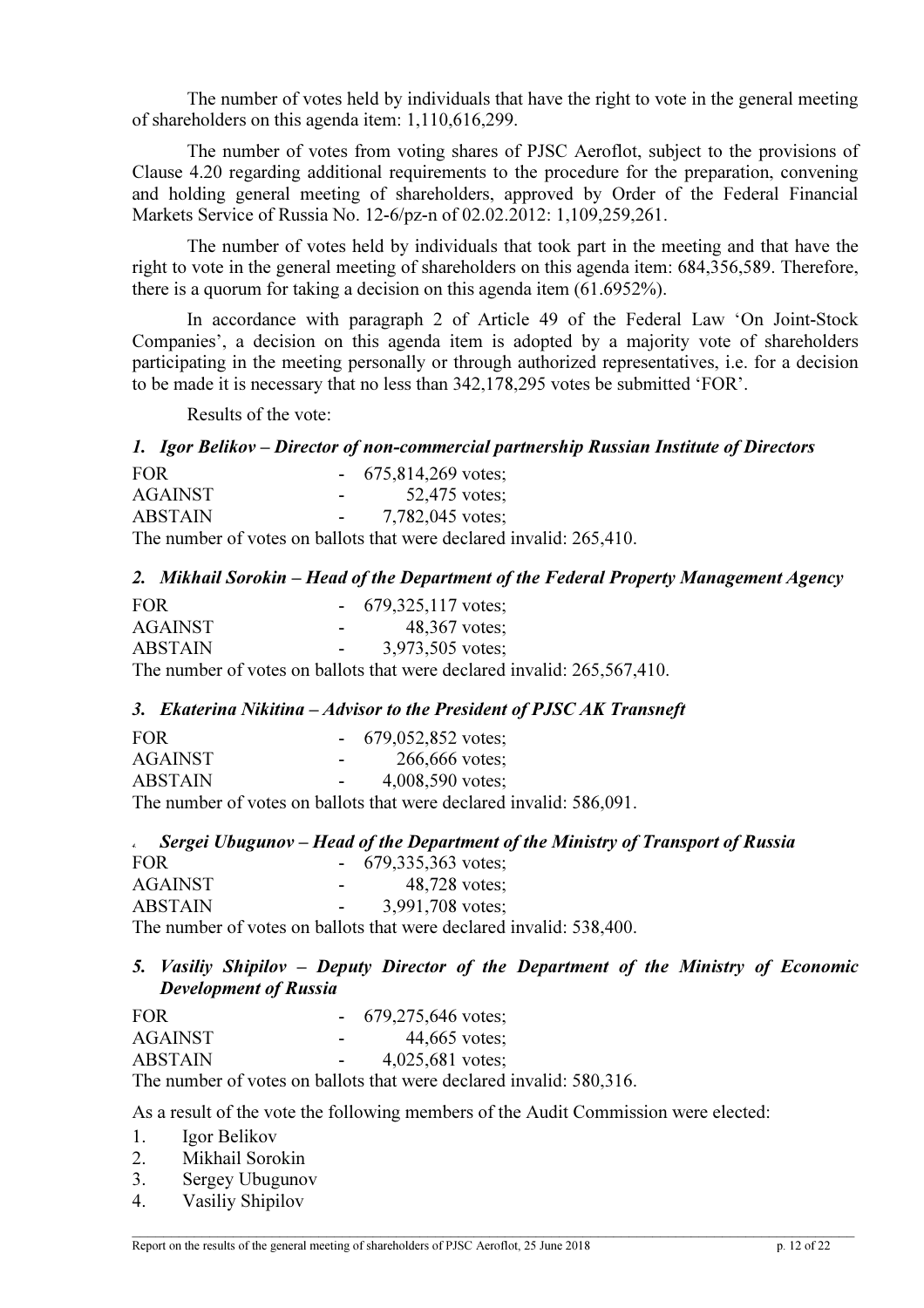### 5. Ekaterina Nikitina

### Resolution following the vote:

To elect five members of Aeroflot's Audit Commission:

- 1. Igor Belikov
- 2. Mikhail Sorokin
- 3. Sergey Ubugunov
- 4. Vasiliy Shipilov
- 5. Ekaterina Nikitina

# ADOPTED

### Tenth agenda item.

# "Approval of Auditors of PJSC Aeroflot for 2018"

### Resolution adopted after the vote on point one of agenda item No. 10 (bulletin No. 2):

The number of votes held by individuals that have the right to vote in the general meeting of shareholders on this agenda item: 1,110,616,299.

The number of votes from voting shares of PJSC Aeroflot, subject to the provisions of Clause 4.20 regarding additional requirements to the procedure for the preparation, convening and holding general meeting of shareholders, approved by Order of the Federal Financial Markets Service of Russia No. 12-6/pz-n of 02.02.2012: 1,110,616,299.

The number of votes held by individuals that took part in the meeting and that have the right to vote in the general meeting of shareholders on this agenda item: 684,361,317. Therefore, there is a quorum for taking a decision on this agenda item (61.6199%).

In accordance with paragraph 2 of Article 49 of the Federal Law 'On Joint-Stock Companies', a decision on this agenda item is adopted by a majority vote of shareholders participating in the meeting personally or through authorized representatives, i.e. for a decision to be made it is necessary that no less than 342,180,659 votes be submitted 'FOR'.

The voting on this agenda item was attended by shareholders and their representatives, who in aggregate distributed 683,980,276 votes. Therefore, there is a quorum.

Results of the vote:

| FOR.           |                      | $-679,839,044$ votes;                                               |
|----------------|----------------------|---------------------------------------------------------------------|
| AGAINST        | <b>Service</b> State | 16,060 votes:                                                       |
| <b>ABSTAIN</b> | $\sim$ 100 $\mu$     | 3,889,084 votes:                                                    |
|                |                      | The number of votes on ballots that were declared invalid: 236,188. |

### Following the voting results, the decision on point one of agenda item No. 10:

"1. To approve the audit firm JSC HLB Vneshaudit as the auditor of the annual accounting (financial) statements of PJSC Aeroflot for the year 2018, prepared in accordance with RAS."

# ADOPTED

### Resolution adopted after the vote on point two of agenda item No. 10 (bulletin No. 2):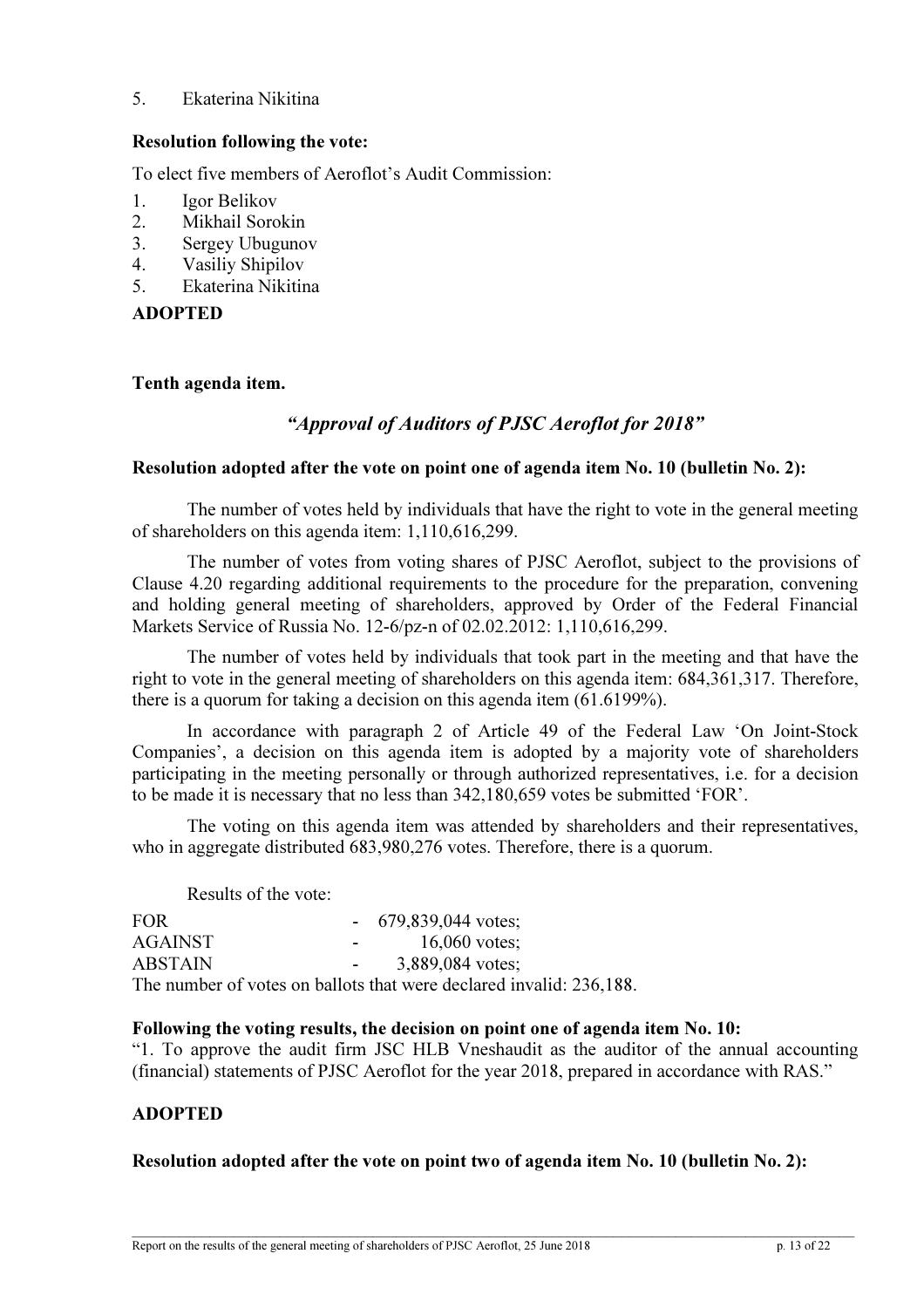The number of votes held by individuals that have the right to vote in the general meeting of shareholders on this agenda item: 1,110,616,299.

The number of votes from voting shares of PJSC Aeroflot, subject to the provisions of Clause 4.20 regarding additional requirements to the procedure for the preparation, convening and holding general meeting of shareholders, approved by Order of the Federal Financial Markets Service of Russia No. 12-6/pz-n of 02.02.2012: 1,110,616,299.

The number of votes held by individuals that took part in the meeting and that have the right to vote in the general meeting of shareholders on this agenda item: 684,361,317. Therefore, there is a quorum for taking a decision on this agenda item (61.6199%).

In accordance with paragraph 2 of Article 49 of the Federal Law 'On Joint-Stock Companies', a decision on this agenda item is adopted by a majority vote of shareholders participating in the meeting personally or through authorized representatives, i.e. for a decision to be made it is necessary that no less than 342,180,659 votes be submitted 'FOR'.

The voting on this agenda item was attended by shareholders and their representatives, who in aggregate distributed 683,952,296 votes. Therefore, there is a quorum.

Results of the vote:<br>"FOR"  $-679773817$  votes; "AGAINST" - 33 060 votes;<br>"ABSTAIN" - 3 865 089 votes: 3 865 089 votes; The number of votes on ballots that were declared invalid: 280 330.

### Results of the vote on point two of agenda item No. 10:

"2. To approve PricewaterhouseCoopers Audit as auditor of PJSC Aeroflot's consolidated financial results for the year 2018 in accordance with IFRS."

# ADOPTED

### On the eleventh item on the agenda:

# "Related-party transaction regarding liability insurance for the Board of Directors and the executives of PJSC Aeroflot for 2018-2021"

### Results of the vote of agenda item No. 11 (bulletin No. 4):

The number of votes held by individuals, included in the list of individuals, that have the right to vote in the general meeting of shareholders on this agenda item: 1,109,253,261.

The number of votes from voting shares of PJSC Aeroflot, subject to the provisions of Clause 4.20 regarding additional requirements to the procedure for the preparation, convening and holding general meeting of shareholders, approved by Order of the Federal Financial Markets Service of Russia No. 12-6/pz-n of 02.02.2012: 1,109, 253, 261.

The number of votes held by individuals that took part in the meeting and that have the right to vote in the general meeting of shareholders on this agenda item: 684,356,589. Therefore, there is a quorum for taking a decision on this agenda item (61.6952%).

In accordance with paragraph 4 of Article 83 of the Federal Law 'On Joint-Stock Companies', a decision on this agenda item is adopted by a majority vote of shareholders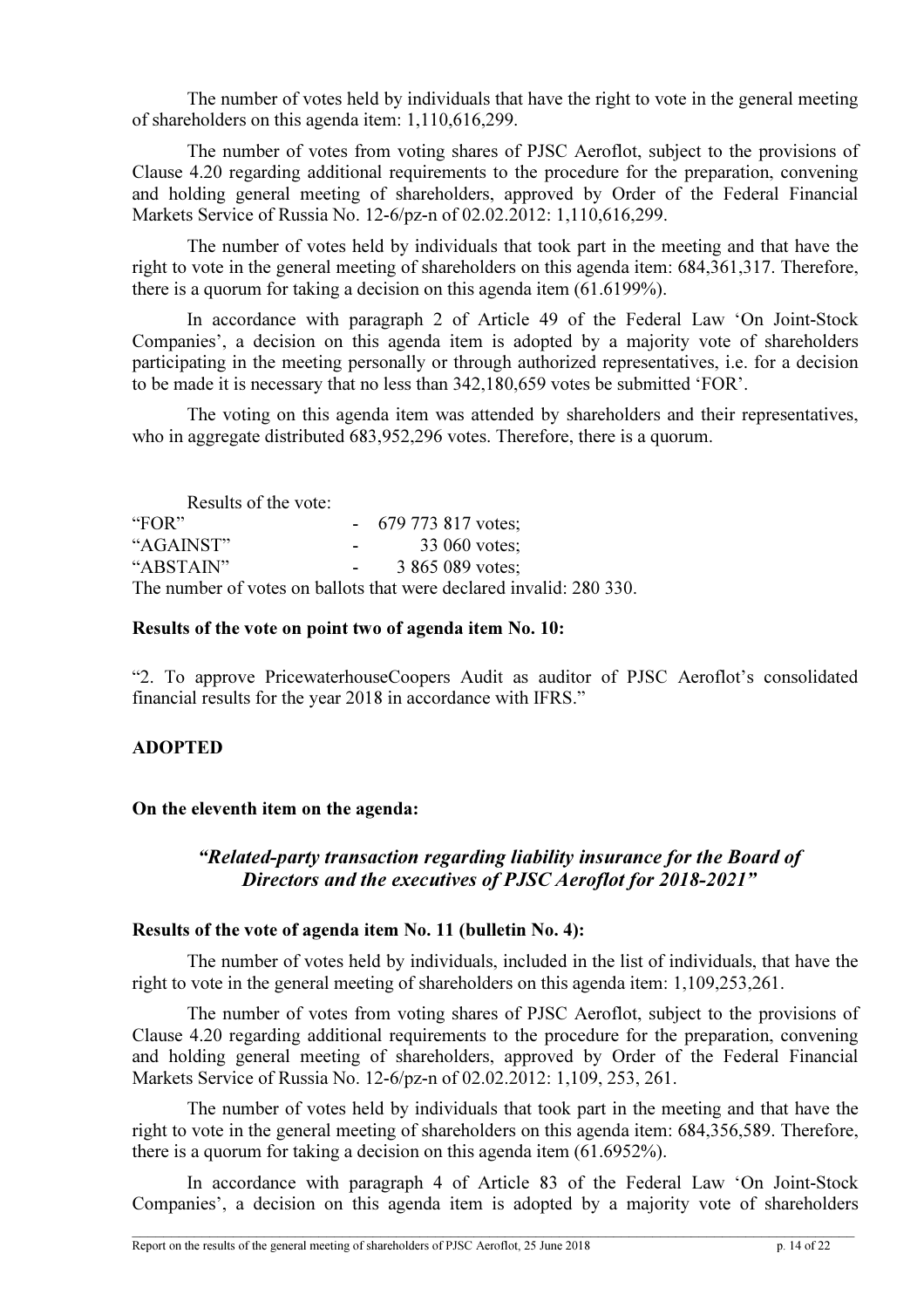participating in the meeting personally or through authorized representatives, i.e. for a decision to be made it is necessary that no less than 342,178,295 votes be submitted 'FOR'.

The voting on this agenda item was attended by shareholders and their representatives, who in aggregate distributed 683,942,233 votes. Therefore, there is a quorum.

Results of the vote:

| "FOR"     | $-674948070$ votes;                                                 |
|-----------|---------------------------------------------------------------------|
| "AGAINST" | 1 125 960 votes:<br><b>Service</b>                                  |
| "ABSTAIN" | 7 868 203 votes:                                                    |
|           | The number of votes on ballots that were declared invalid: 29, 405. |

### Results of the vote:

"Agree on (approve) related-party transaction between PJSC Aeroflot and JSC AlfaStrakhovanie (insurer) regarding liability insurance for CEO, members of the Board of Directors, members of the Management Board and representatives of PJSC Aeroflot, who were nominated and elected into the Boards of Directors (Supervisory Boards) of PJSC Aeroflot and its subsidiaries for the period between 16 July 2018 and 15 July 2021, with a maximum annual insurance payment of USD 100,000,000 (hundred million) and the following insurance objects:

- The object insured in terms of liability insurance of any insured party for any financial losses incurred by third parties shall be the property interests of the insured party, associated with the risk of a liability to compensate for the financial losses incurred by the third party. The object insured in terms of insurance of any costs and expenses of any insured party shall be the property rights of the insured party associated with the risk of costs and expenses. Franchise shall not apply.
- The object insured shall be the property interests of PJSC Aeroflot associated with the risk of costs/expenses for reimbursement to PJSC Aeroflot of any losses in connection with claims against any insured subject. Franchise USD 50,000.
- The object insured in terms of liability insurance of PJSC Aeroflot for any financial losses incurred by third-parties shall be the property interests of PJSC Aeroflot associated with the risk of a liability to compensate for losses incurred by third parties. Franchise USD 100,000.

The total amount of the insurance premium is USD 289,500 (two hundred eighty-nine thousand five hundred).

Persons interested in the transaction and grounds for their interest: CEO, members of the Board of Directors and the Management Board of PJSC Aeroflot, as well as representatives of PJSC Aeroflot, who were nominated and elected into the Boards of Directors (Supervisory Boards) of PJSC Aeroflot subsidiaries, whose liabilities are insured within the framework of the insurance transaction.

# ADOPTED

### On the twelfth item on the agenda:

"Major related-party transaction regarding commercial management by PJSC Aeroflot of the load of a number of JSC Rossiya Airlines' flights within the framework of an agreement for joint flight operation code-sharing/block seats"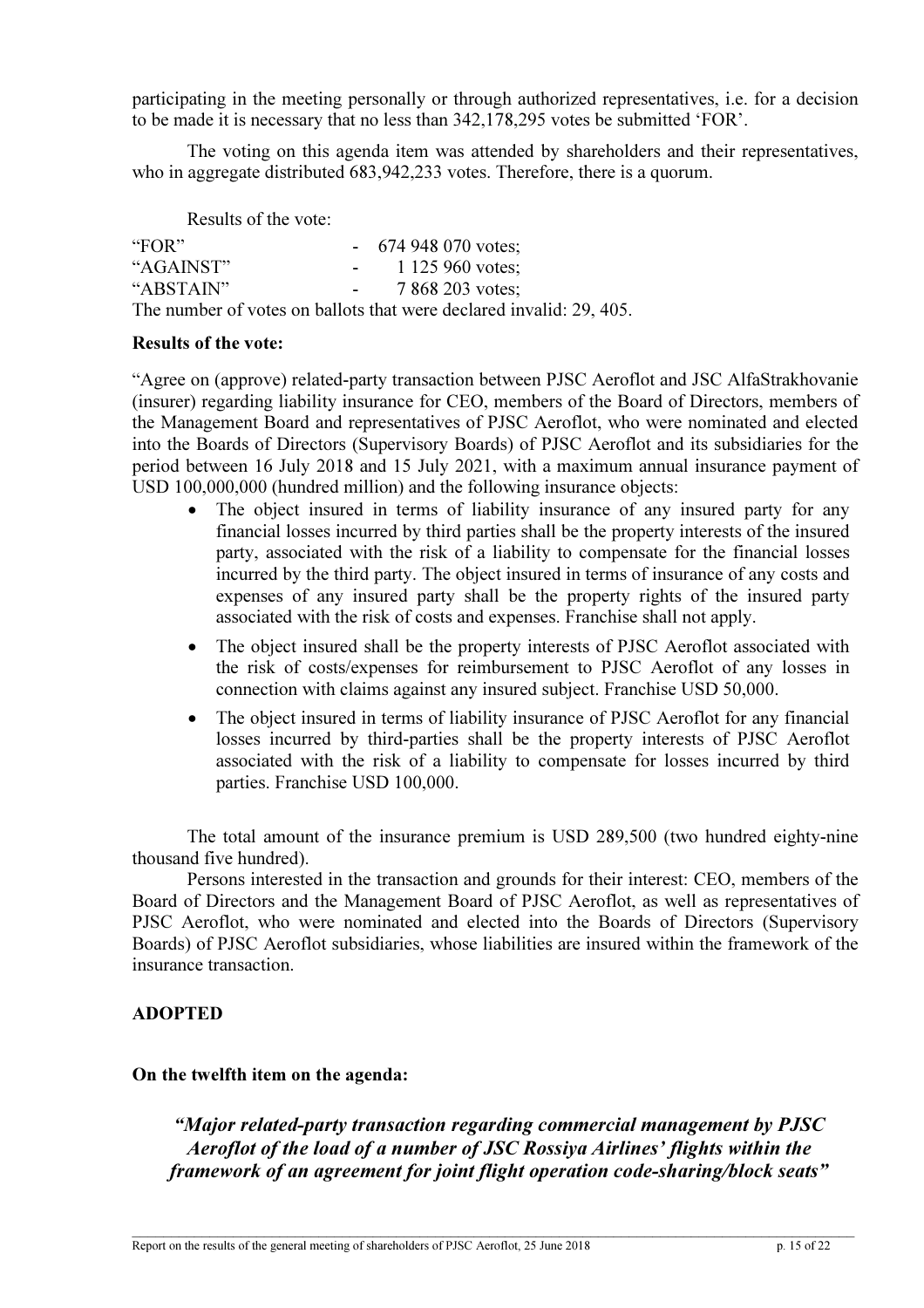### Results of the vote of agenda item No. 12 (bulletin No. 4):

The number of votes held by individuals, included in the list of individuals, that have the right to vote in the general meeting of shareholders on this agenda item: 1,110,616,299.

The number of votes from voting shares of PJSC Aeroflot, subject to the provisions of Clause 4.20 regarding additional requirements to the procedure for the preparation, convening and holding general meeting of shareholders, approved by Order of the Federal Financial Markets Service of Russia No. 12-6/pz-n of 02.02.2012: 1,110,616,299.

The number of votes held by individuals that took part in the meeting and that have the right to vote in the general meeting of shareholders on this agenda item: 684,361,317. Therefore, there is a quorum for taking a decision on this agenda item (61.6199 %).

In accordance with paragraph 5 of Article 79 and paragraph 4 of Article 83 of the Federal Law 'On Joint-Stock Companies', a decision on this agenda item is adopted by a majority vote of shareholders participating in the meeting personally or through authorized representatives, i.e. for a decision to be made it is necessary that no less than 342,180,659 votes be submitted 'FOR'.

The voting on this agenda item was attended by shareholders and their representatives, who in aggregate distributed 683,979,366 votes. Therefore, there is a quorum.

Results of the vote:

| "FOR"     |   | $-679699158$ votes; |
|-----------|---|---------------------|
| "AGAINST" | - | 300 080 votes;      |
| "ABSTAIN" | - | 3 789 323 votes;    |

The number of votes on ballots that were declared invalid: 187 805.

# Results of the vote:

"Agree on (approve) major related-party transaction regarding commercial management by PJSC Aeroflot of the load of a number of JSC Rossiya Airlines' flights (including pricing and sale of tickets) in the SU5950–SU6999 flight range under the codesharing agreement (code share / blocked space) based on the commuter (regional) transportation model, concluded under the following material terms:

Parties: PJSC Aeroflot (as marketing partner), JSC Rossiya Airlines (as operating partner);

Subject: commercial management by PJSC Aeroflot of the load of a number of JSC Rossiya Airlines' flights (including pricing and sale of tickets) in the SU5950–SU6999 flight range under the codesharing agreement (code share / blocked space) based on the commuter (regional) transportation model;

Term: between 01.11.2018 and 31.10.2019;

Price: no more than RUB 74,260,000,000 (seventy-four billion two hundred sixty million) (excluding VAT), for the forecasted traffic on approximately 30,000 return flights, operated by JSC Rossiya Airlines in the stated period;

Persons interested in the transaction and grounds for their interest: member of the Board of Directors of PJSC Aeroflot Dmitry Saprykin, who is also the CEO of JSC Rossiya Airlines; member of the Management Board of PJSC Aeroflot Vadim Zingman, who is also a member of the Board of Directors of JSC Rossiya Airlines.

# APPROVED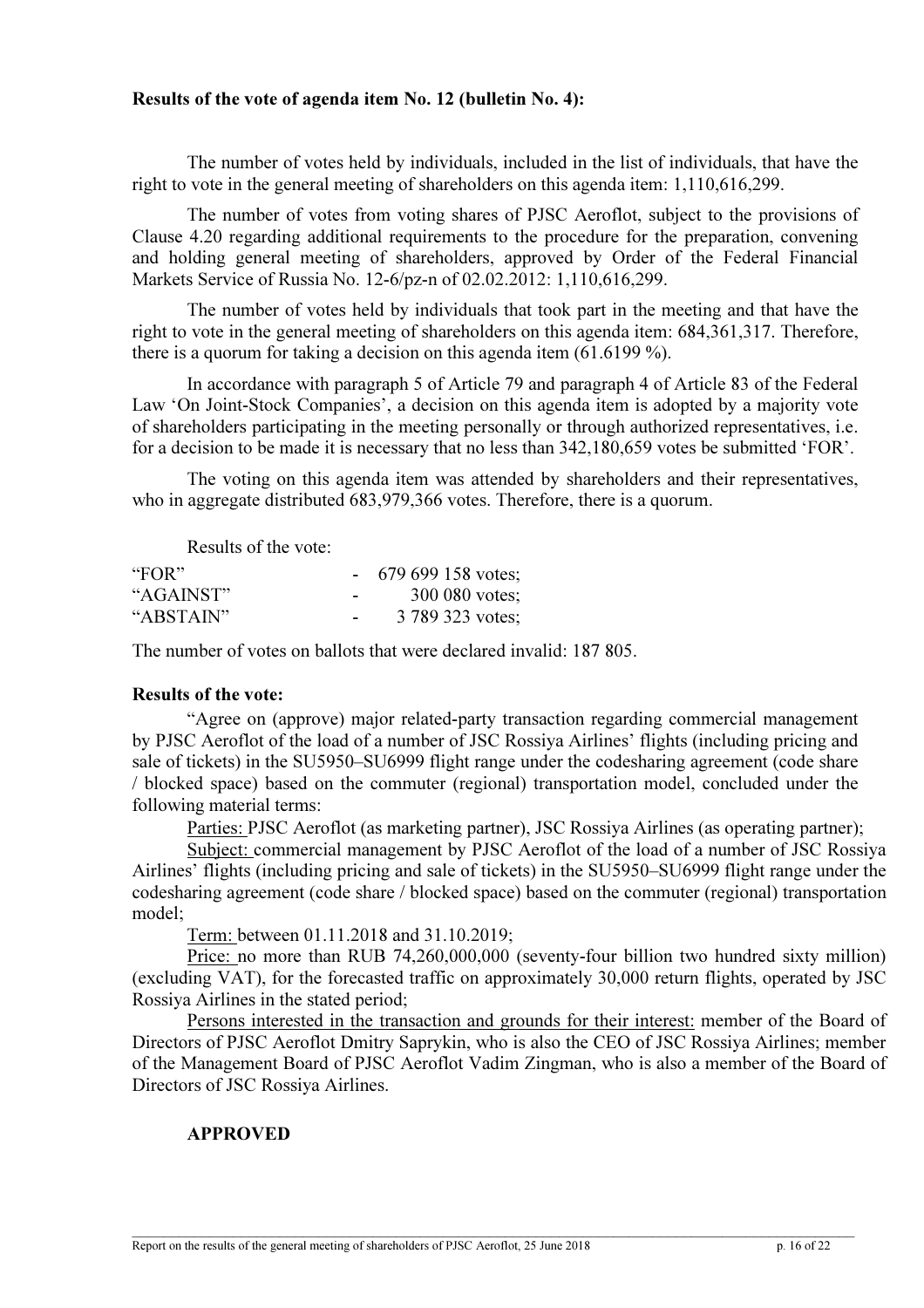# On the thirteenth item on the agenda:

"Major related-party transaction regarding commercial management by PJSC Aeroflot of the load of a number of JSC Aurora Airlines' flights within the framework of an agreement for joint flight operation code-sharing/block seats"

# Results of the vote of agenda item No. 13 (bulletin No. 4):

The number of votes held by individuals, included in the list of individuals, that have the right to vote in the general meeting of shareholders on this agenda item: 1,110,611,574.

The number of votes from voting shares of PJSC Aeroflot, subject to the provisions of Clause 4.20 regarding additional requirements to the procedure for the preparation, convening and holding general meeting of shareholders, approved by Order of the Federal Financial Markets Service of Russia No. 12-6/pz-n of 02.02.2012: 1,110,611,574.

The number of votes held by individuals that took part in the meeting and that have the right to vote in the general meeting of shareholders on this agenda item: 684,356,592. Therefore, there is a quorum for taking a decision on this agenda item (61.6197 %).

In accordance with paragraph 5 of Article 79 and paragraph 4 of Article 83 of the Federal Law 'On Joint-Stock Companies', a decision on this agenda item is adopted by a majority vote of shareholders participating in the meeting personally or through authorized representatives, i.e. for a decision to be made it is necessary that no less than 342,178,297 votes be submitted 'FOR'.

The voting on this agenda item was attended by shareholders and their representatives, who in aggregate distributed 683,933,905 votes. Therefore, there is a quorum.

Results of the vote:

| "FOR"     |                          | 679 666 325 votes; |
|-----------|--------------------------|--------------------|
| "AGAINST" | -                        | 300 080 votes;     |
| "ABSTAIN" | $\overline{\phantom{a}}$ | 3 834 038 votes;   |

The number of votes on ballots that were declared invalid: 133 462.

# Results of the vote:

"Agree on (approve) major related-party transaction regarding commercial management by PJSC Aeroflot of the load of a number of JSC Aurora Airlines' flights (including pricing and sale of tickets) in the SU5400–SU5799 flight range under the code-sharing agreement (code share / blocked space) based on the commuter (regional) transportation model, concluded under the following material terms:

Parties: PJSC Aeroflot (as marketing partner), JSC Aurora Airlines (as operating partner);

Subject: commercial management by PJSC Aeroflot of the load of a number of JSC Aurora Airlines' flights (including pricing and sale of tickets) in the SU5400–SU5799 flight range under the code-sharing agreement (code share / blocked space) based on the commuter (regional) transportation model;

Term: between 01.11.2018 and 31.12.2021;

Price: no more than RUB 74,250,000,000 (seventy-four billion two hundred fifty million) (excluding VAT), for the forecasted traffic on approximately 32,000 return flights, operated by JSC Aurora Airlines in the stated period;

Persons interested in the transaction and grounds for their interest: members of the Management Board of PJSC Aeroflot Vladimir Antonov and Vadim Zingman, who are also members of the Board of Directors of JSC Aurora Airline.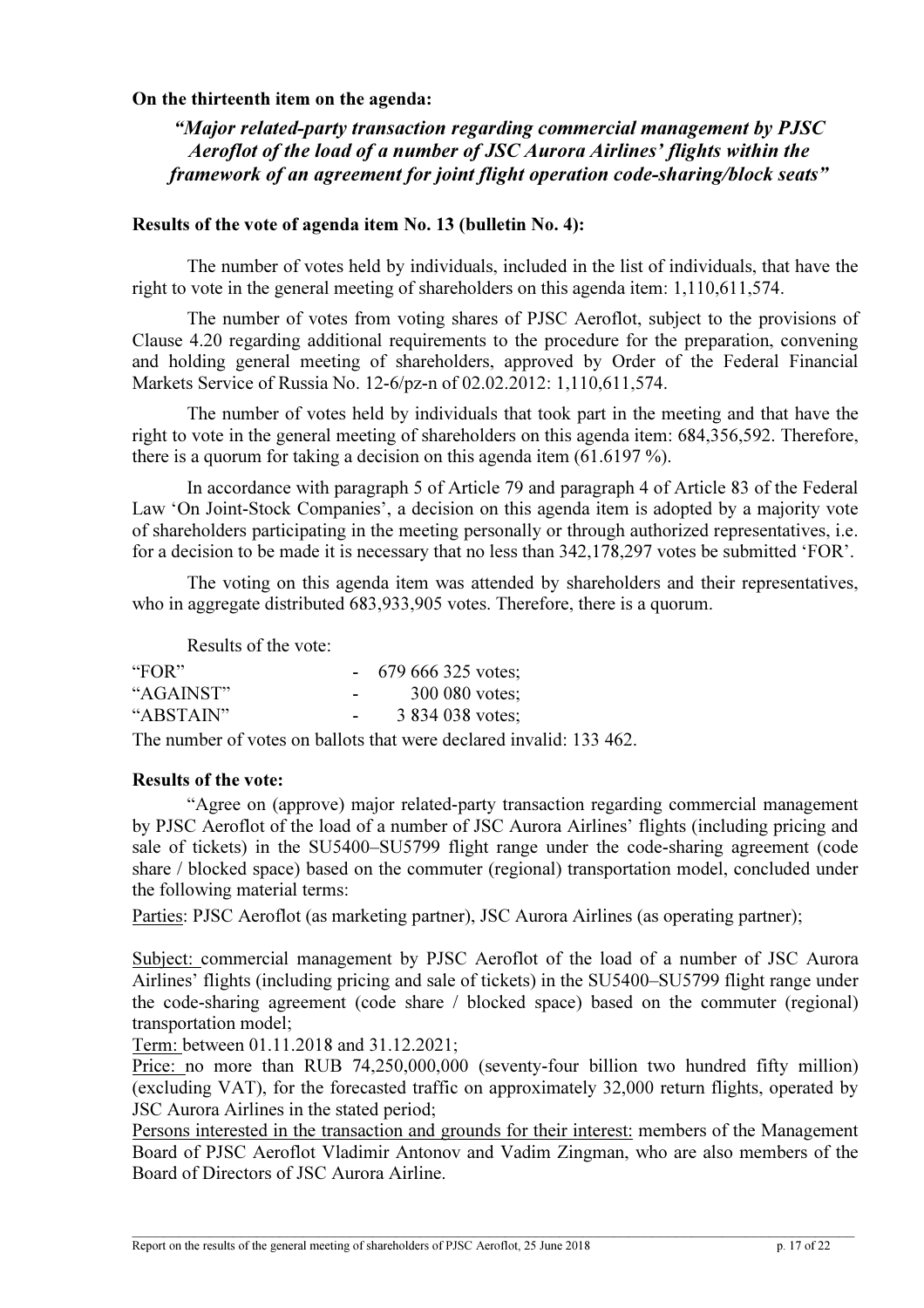# ADOPTED

# On the fourteenth item on the agenda:

# "Major relate-party transaction (series of interrelated transactions) regarding operating lease (leasing) of 50 (fifty) МС-21-300 aircraft."

### Results of the vote of agenda item No. 14 (bulletin No. 5):

The number of votes held by individuals, included in the list of individuals, that have the right to vote in the general meeting of shareholders on this agenda item: 1,110,616,299.

The number of votes from voting shares of PJSC Aeroflot, subject to the provisions of Clause 4.20 regarding additional requirements to the procedure for the preparation, convening and holding general meeting of shareholders, approved by Order of the Federal Financial Markets Service of Russia No. 12-6/pz-n of 02.02.2012: 1,110,616,299.

The number of votes held by individuals that took part in the meeting and that have the right to vote in the general meeting of shareholders on this agenda item: 684,361,317. Therefore, there is a quorum for taking a decision on this agenda item (61.6199 %).

The number of votes from voting shares of PJSC Aeroflot, belonging to individuals which are not interested the transaction, subject to the provisions of Clause 4.20 regarding additional requirements to the procedure for the preparation, convening and holding general meeting of shareholders, approved by Order of the Federal Financial Markets Service of Russia No. 12-6/pz-n of 02.02.2012: 1,087,927,700.

The number of votes held by individuals, that are not interested in the transaction, participating in the meeting, is 661,672,718.

In accordance with paragraph 5 of Article 79 and paragraph 4 of Article 83 of the Federal Law 'On Joint-Stock Companies', a decision on this agenda item is adopted by a majority vote of three quarters of shareholders, participating in the meeting personally or through authorized representatives, and by a majority vote of all shareholders who are not interested in the transaction, participating in the meeting personally or through authorized representatives.

Therefore, for a decision to be made it is necessary that no less than 513,270,988 votes be submitted 'FOR' by shareholders participating in the meeting personally or through authorized representatives, and no less than 330,836,359 votes by shareholders who are not interested in the transaction, participating in the meeting personally or through authorized representatives.

The voting on this agenda item was attended by shareholders and their representatives, the number of votes of shareholders who participated in the meeting was 683,876,881 and the number of votes of shareholders who are not interested in the transaction was 661,188,219. Therefore, there is a quorum.

Votes of shareholders who participated in the meeting:

| <b>FOR</b> |                   | $-631,180,424 \text{ votes};$                                      |
|------------|-------------------|--------------------------------------------------------------------|
| AGAINST    |                   | 50,297,681 votes:                                                  |
| ABSTAIN    | $\sim$ 100 $\sim$ | $2,326,692 \text{ votes}$                                          |
|            |                   | The number of votes on ballots that were declared invalid: 72 084. |

Votes of shareholders not interested in the transaction: FOR  $- 608,491,825 \text{ votes}$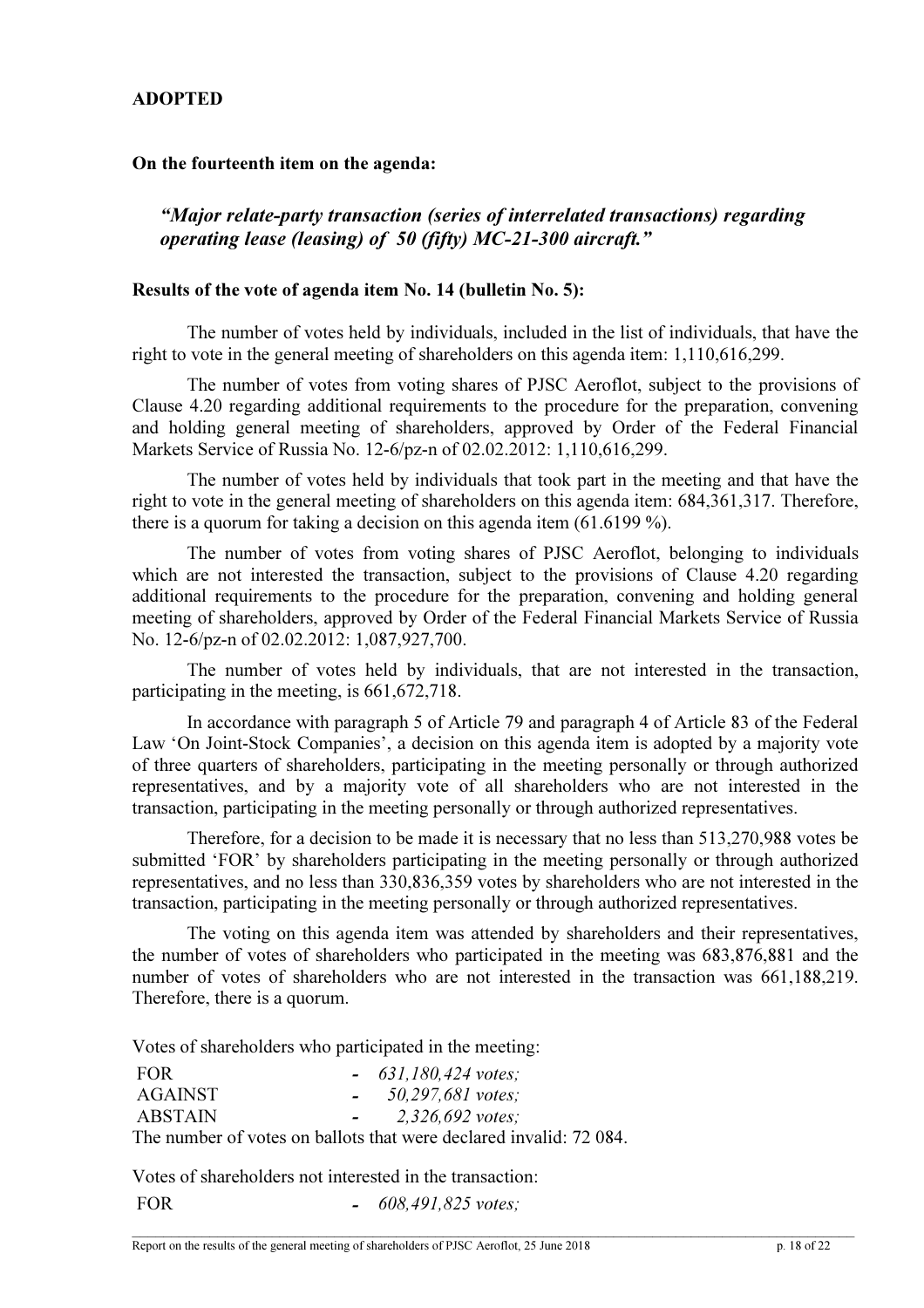| AGAINST        |   | 50,297,681 votes;           |
|----------------|---|-----------------------------|
| <b>ABSTAIN</b> | - | $2,326,692 \text{ votes}$ ; |

The number of votes on ballots that were declared invalid: 72 084.

# Results of the vote:

1.1. The transaction whereby PJSC Aeroflot takes fifty (50) new aircraft from "Avia Capital Services" LLC on an operating lease basis, to be executed on the following substantial terms:

Parties to the transaction:

- "Avia Capital Services" LLC as the Lessor;
- PJSC Aeroflot as the Lessee;
- PJSC Irkut Corporation as the Manufacturer.

Scope of the transaction: Operating lease between the Lessor and the Lessee in respect of fifty (50) new Aircraft with two PurePower® PW1400G highbypass geared turbofan engines (hereinafter PW1400G MPU) installed on each Aircraft. The manufacturer's/serial number of each Aircraft will be known by the relevant Aircraft delivery date. The transaction will be executed as operating lease contracts entered into in respect of each Aircraft. The Lessee has the option of choosing PD-14 as an alternative bypass turbofan engine instead of PW1400G MPUs, starting from the twenty-sixth Aircraft.

Scheduled Aircraft delivery period: from 1Q2020 to 3Q2026 (with an option to postpone/extend delivery period). Lease period: 12 years in respect of each Aircraft with up to 3 two-year extension options.

Base rent: fixed, not to exceed US Dollars four hundred and thirty-seven thousand two hundred and eighty-two (US\$437,282) (net of VAT) per Aircraft per month.

In the case of additional equipment installation and additional equipment financing by the Lessor, the Base Rent shall increase by US Dollars one thousand (US\$1,000) per each US Dollars one hundred thousand (US\$100,000) of additional equipment cost.

The rates are based on January 2018 prices and will be escalated in accordance with the formula provided by PJSC Irkut Corporation ("Manufacturer") in respect of each Aircraft at the time of delivery, but not more than 2.6 percent a year.

Security deposit: The Lessee shall pay the Lessor a security deposit of 2 monthly rent payments in respect of each Aircraft.

Maintenance provisioning rates (in January 2018 prices, will be escalated at 3 percent a year):

- airframe - not more than US\$ 12,500 per calendar month; - each engine - not more than US\$155 per flight hour of the respective engine in a calendar month;

- each engine's set of life-limited parts - not more than US\$175 per operating cycle of the respective engine in a calendar month;

- auxiliary propulsion unit (APE) - US\$15 per hour from APE start to shutdown in a given calendar month;

- chassis - not more than US\$ 3,700 per calendar month.

The engine maintenance provisioning rate will be additionally adjusted annually based on an actual flight hour to operating cycle ratio reported by the Lessee in respect of a particular engine, and a coefficient.

For the purposes of determining the engine maintenance provisioning rate, the baseline flight hour to flight cycle ration is assumed to be 2.5:1.

The Lessee shall be relieved from its maintenance provisioning obligations in respect of the engines and in respect of the APE if:

(i) a trilateral Aircraft maintenance agreement entered into with an Aircraft maintenance provider recommended by the Manufacturer provides for a flight hour-based rate of service fee and includes scheduled and unforeseen repairs, with the cost of such repairs to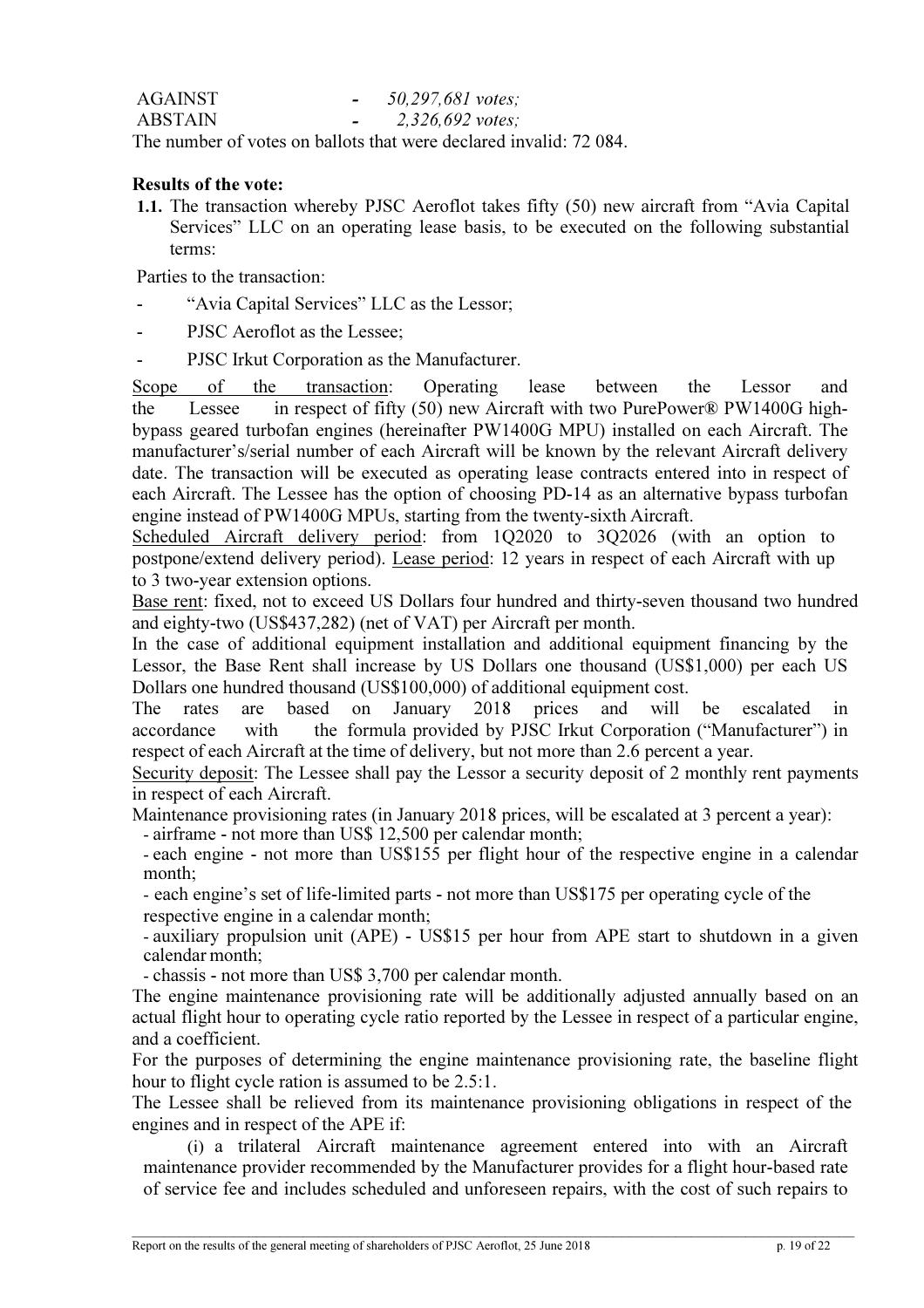be covered by the rate agreed between the Lessee and the maintenance provider;

Execution of such trilateral agreement shall not be intentionally delayed by either the Lessor, or the Lessee. The Lessor may not influence the size of the flight hour-based fee rate agreed between the Lessee and the maintenance provider,

or any other terms affecting the interaction between the Lessee and the maintenance provider under the trilateral agreement.

(ii) The trilateral agreement shall also contain a clause whereby the Lessee's rights under the contract with the maintenance provider shall lapse to the Lessor if the Lessee defaults on its obligations under the Aircraft operating lease agreement, and the Lessor gives an appropriate written notice to the maintenance provider);

(iii) the terms and conditions of the trilateral engine and APE maintenance contract may include bringing the engines and the APE to a condition prescribed by the Aircraft return clauses of the Aircraft operating lease agreements;

(iv) the Lessee shall be relieved from its maintenance provisioning obligations only during the effective period of the contract with the approved maintenance provider, and only in respect of those maintenance provision allocations that relate to the activities covered by the maintenance contract.

The Lessee may substitute a bank guarantee with a validity period of not less than one hundred and eighty (180) days for maintenance provisioning allocations and shall make sure that such bank guarantee remains effective throughout the entire lease period of each Aircraft.

The Lessee shall extend the bank guarantee for not less than one hundred and eighty (180) days not later than ten (10) days before its expiration and shall submit the original bank guarantee to the Lessor.

The Lessee shall submit a bank guarantee as a substitute for maintenance provisioning allocations, in accordance with the time frames and amounts set out below:

(i) Bank guarantee for US Dollars one million five hundred thousand (US\$ 1,500,000) shall be submitted not later than on the Aircraft handover date;

(ii) the bank guarantee shall be increased to US Dollars three million (US\$3,000,000) after 12 months from Aircraft handover date;

(iii) the bank guarantee shall be increased to US Dollars four million five hundred thousand (US\$4,500,000) after 24 months from Aircraft handover date;

(iii) the bank guarantee shall be increased to US Dollars six million thousand (US\$6,000,000) after 36 months from Aircraft handover date;

(iii) the bank guarantee shall be increased to US Dollars seven million five hundred thousand (US\$7,500,000) after 48 months from Aircraft handover date.

Insurance:

The agreed value of each Aircraft equals 105% of the Aircraft price paid by the Lessor to the Manufacturer (hereinafter, the "Agreed Price").

PJSC Aeroflot shall procure Aircraft insurance at its own expense and in accordance with the following requirements:

- (a) comprehensive cover from all risks of loss or damage whether in the air or on the ground, at the Agreed Value, with a deductible of not more than US\$ 250,000 or another amount agreed with the Lessor;
- (b) comprehensive cover from hostilities and similar risks, including Aircraft confiscation or requisition by the country of registration, at the Agreed Value;
- (c) property insurance against all risks (including war and the like risks, except when the Aircraft is on the ground or moves from place to place other than in the air) in relation to all engines and parts not installed on the Aircraft, at the Agreed Value that shall fully cover replacement costs, including engine testing and operating risks;
- (d) third-party liability insurance, property damage insurance, as well as insurance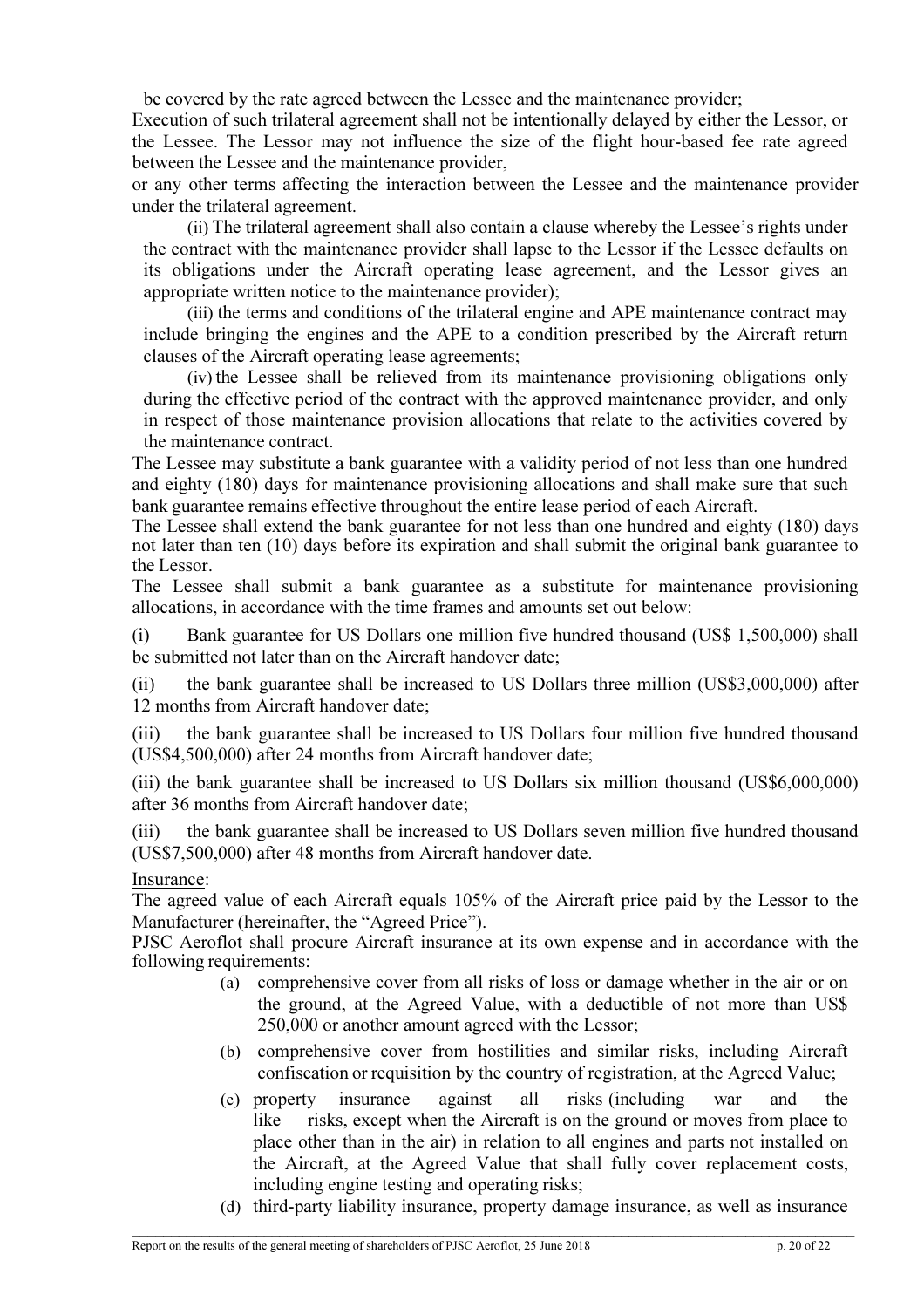of liability in relation to passengers, luggage, cargo and postal items, and Lessee's general third-party liability (including Manufacturer's liability) for at least US Dollars seven hundred and fifty million (US\$ 750,000,000) per Aircraft.

Transaction price: not to exceed five billion two hundred and thirty-one million eighty thousand (5,231,080,000) (without VAT).

Other substantial transaction terms: The Lessor shall assure that the Manufacturer receives an EASA type certificate in respect of the Aircraft delivered on or after 01 January 2021.

1.2. The transaction of providing standard and special Aircraft quality warranties, to be entered into on the following terms and conditions:

Scope of the transaction: assignment by "Avia Capital Services" LLC in favour of PJSC Aeroflot of the rights to receive standard and special Aircraft warranties from PJSC Irkut Corporation.

Parties to the transaction:

- PJSC Aeroflot as the Lessee;

- PJSC Irkut Corporation as the Manufacturer;

- "Avia Capital Services" LLC as the Lessor.

Aircraft warranties to be provided by the Manufacturer:

Standard Aircraft quality warranty. Effective period: 48 months and 5 days after delivery of the covered Aircraft (hereinafter, the Warranty Period), with the exception of life-limited parts covered by the warranty. The warranty covering the PurePower® PW1400G high-bypass geared turbofan engine (hereinafter, PW1400G MPU) or the PD- 14 bypass turbofan engine shall be provided either by Pratt  $&$  Whitney as the manufacturer of PW1400G MPU or by JSC "UEC-Perm Engines" as the manufacturer of the PD-14 bypass turbofan engine, pursuant to a separate agreement to be entered into between the Lessee and the manufacturer of the relevant engine.

Special warranties.

Flight time warranty: applicable three-year period of achieving the world's average guaranteed flight time (at a flight hour to operating cycle ratio of 3.6):

- First year of operation – 2100 flight hours;

- Second year of operation – 2900 flight hours;

- Third year of operation – 3750 flight hours.

Dispatch reliability warranty: applicable guaranteed dispatch reliability levels:

- First year of operation – 96%;

- Second year of operation – 97%;

- Third year of operation – 98.5%.

Aircraft performance warranties.

The Manufacturer warrants that a new Aircraft carrying designed payload on a three thousand two hundred and forty (3,240) kilometres long flight, with a tail wind of twenty-six (26) kilometres per hour, will consume not more than nine thousand eight hundred and sixty-five (9,865) kilograms of fuel.

Aircraft frame structural elements reliability warranty.

Effective period: twelve (12) hours from each Aircraft delivery date.

The Manufacturer shall assume warranty liabilities for the items fabricated by the Manufacturer or based on the Manufacturer's design documentation in relation to the Aircraft frame carrying elements.

Aircraft maintenance cost (DMC) warranty (the DMC Warranty). The Manufacturer warrants that the Lessee's costs of Aircraft maintenance on a per flight hour basis (excluding costs associated with the maintenance of PW1400G engine and dual flow PD14 turbojet engines), calculated for the Lessee's Aircraft fleet, shall not exceed the guaranteed maintenance cost in respect of subsequent reporting periods of twelve months each.